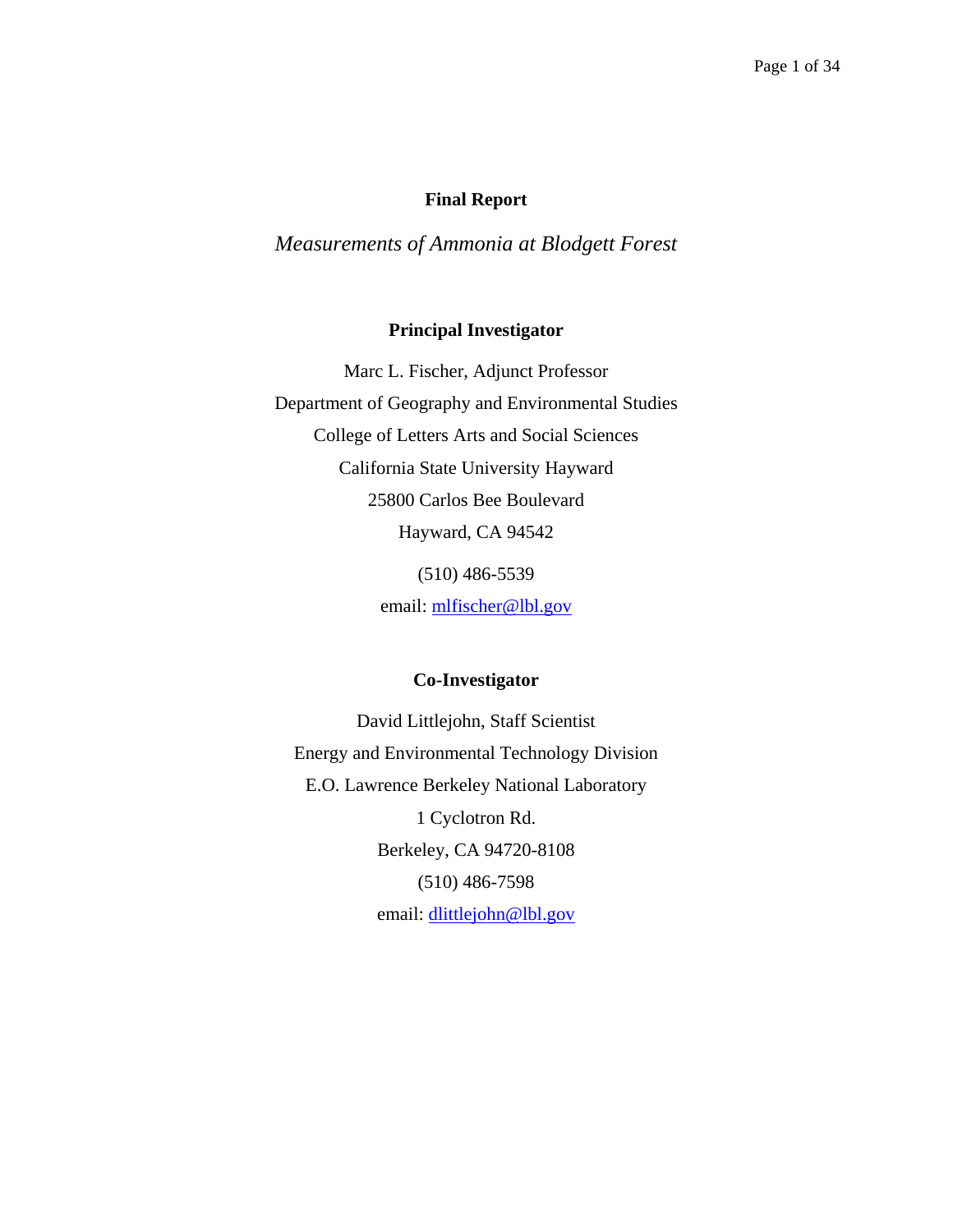# **Report prepared for:**

State of California Air Resources Board

Research Division

PO Box 2815

Sacramento, CA 95812

April 2007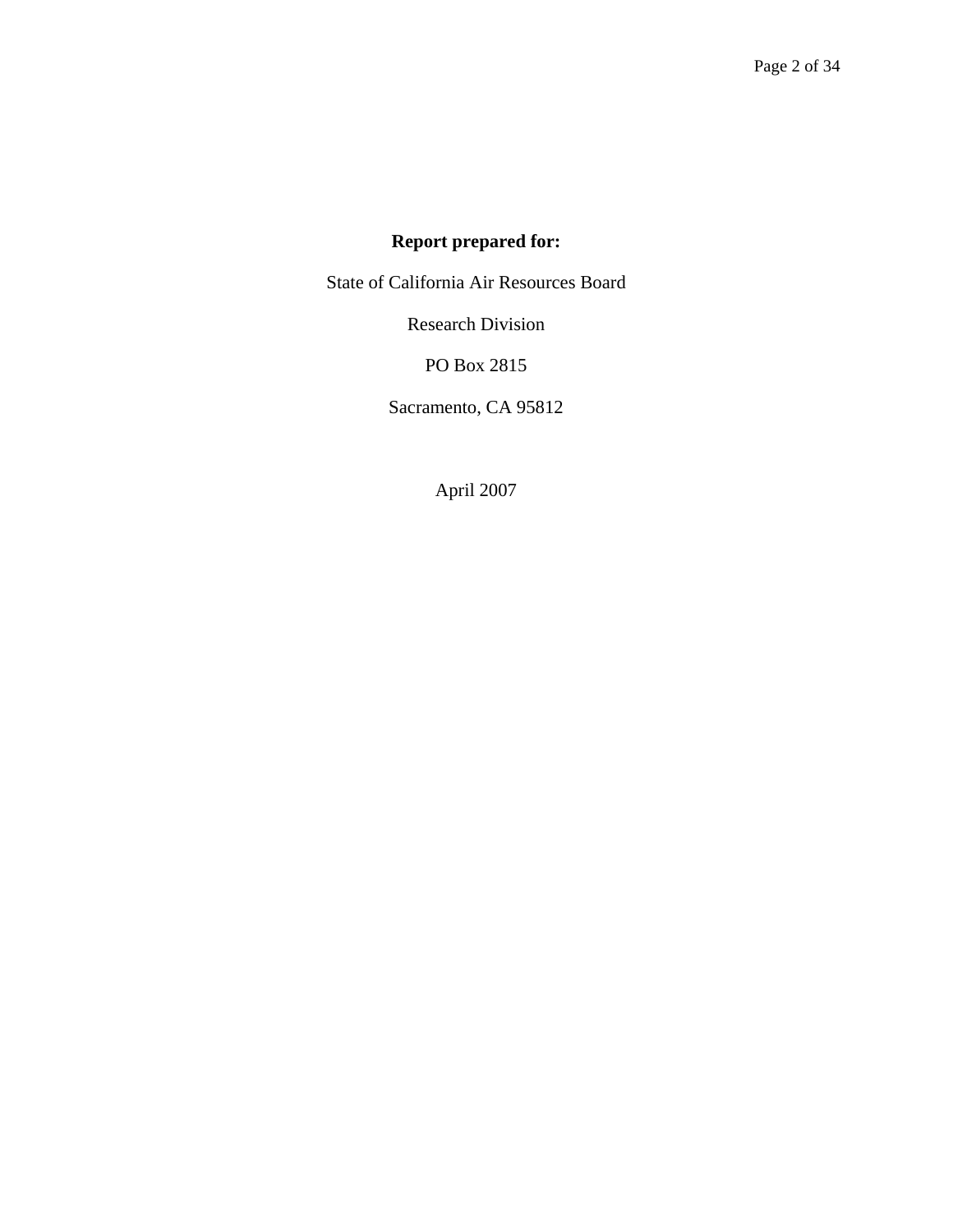# *Measurements of Ammonia at Blodgett Forest*

| <b>Table of Contents</b>               | $\mathbf{3}$            |
|----------------------------------------|-------------------------|
| <b>Acknowledgements</b>                | $\overline{\mathbf{4}}$ |
| <b>List of Tables</b>                  | 5                       |
| <b>List of Figures</b>                 | 5                       |
| <b>Executive summary</b>               | 6                       |
| <b>Disclaimer</b>                      | 7                       |
| 1. Introduction and Project Objectives | 8                       |
| 2. Methods                             | 9                       |
| 3. Results                             | 16                      |
| <b>4. Implications and Conclusions</b> | 18                      |
| 5. References                          | 19                      |
| 6. Tables                              | 22                      |
| 7. Figures                             | 24                      |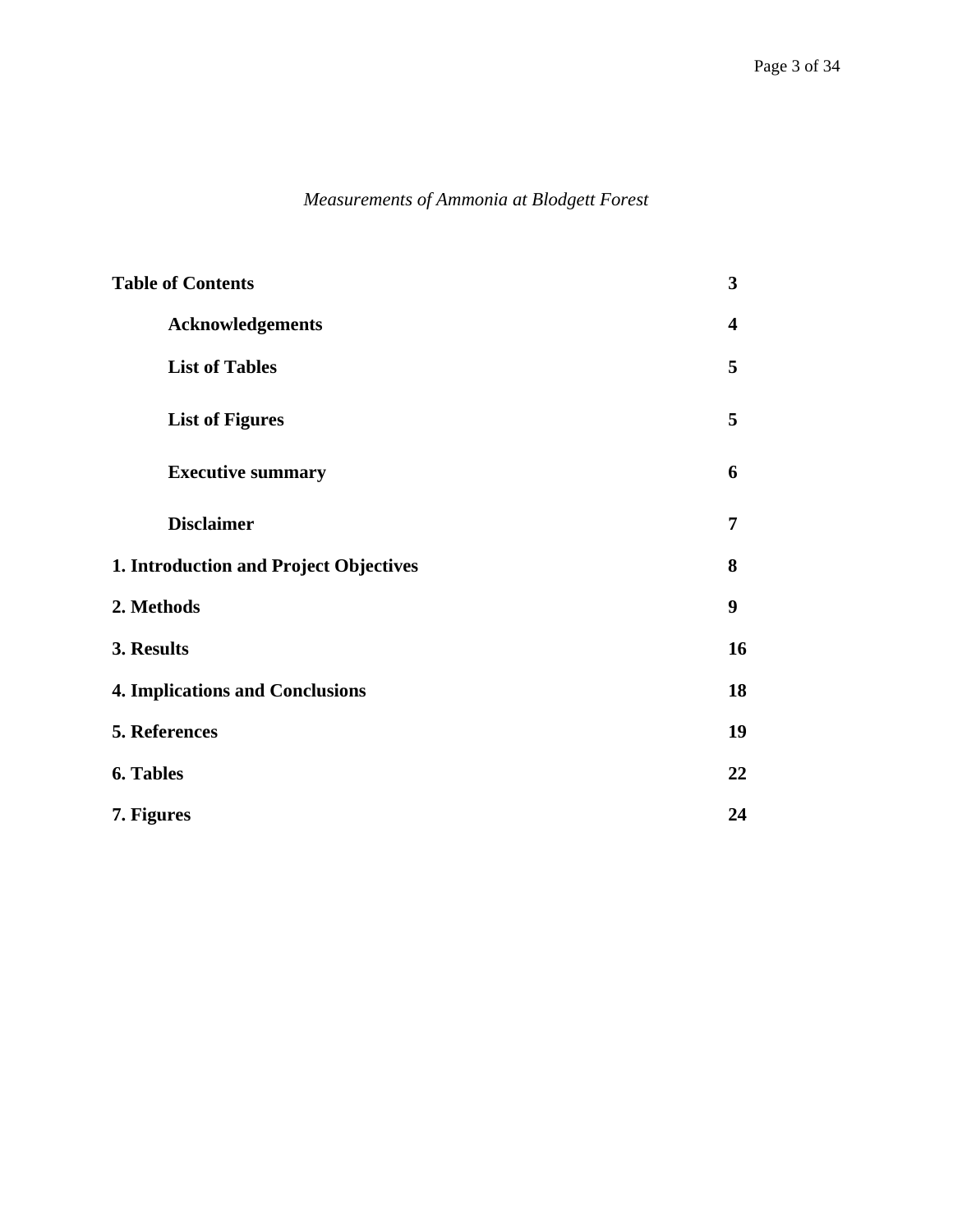#### **Acknowledgements**

We acknowledge Bennet Duncan, Dennis Dibartolomeo, and Joshua Hatch for assistance in construction of the instrument packaging and thermal control systems, Mark Zahniser and David Nelson for technical advice on the use of the NH<sub>3</sub> spectrometer. Allen Goldstein generously shared the research infrastructure at BFRS, while Robert and Sheryl Rambeau provided invaluable assistance with arrangements for field work at BFRS. Steven Kohl of the Desert Research Institute prepared the filter sampler and performed the analysis of the integrated NH3 mixing ratios. John Lin generously provided the STILT model which was used for the atmospheric transport simulations. Nancy Brown, Ron Cohen, Ash Lashgari, and Melissa Lunden provided valuable advice and discussion. This work was supported by the California Air Resources Board and by the Laboratory Directors Research and Development Program at the Lawrence Berkeley National Laboratory.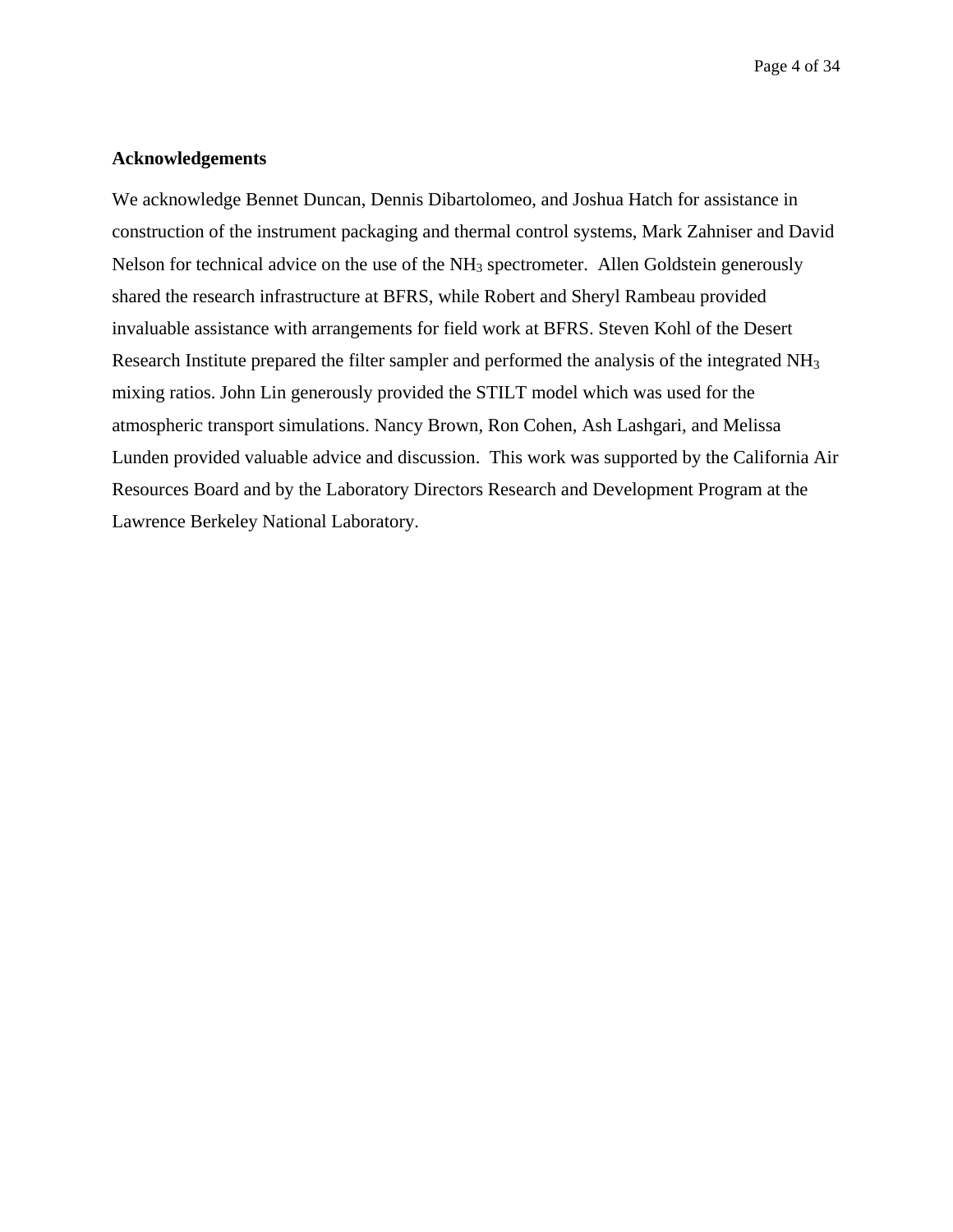# **List of Tables**

| Table # |                                                                               | Page |
|---------|-------------------------------------------------------------------------------|------|
|         | Estimated Summer NH <sub>3</sub> emissions from Cattle in California Counties | 22.  |
|         | Measured Mixing Ratios with Continuous and Filter Sampler Systems             | 23   |

# **List of Figures**

| <b>Figure #</b> |                                                                                    | Page |
|-----------------|------------------------------------------------------------------------------------|------|
| $\mathbf{1}$    | Map showing the location of Blodgett Forest in California.                         | 24   |
| $\overline{2}$  | Illustration of air sampling manifold, calibration, and inlet system.              | 25   |
| 3               | Recovery of $NH_3$ mixing ratio following span gas addition.                       | 26   |
| 4               | Hourly NH <sub>3</sub> mixing ratios measured at Blodgett Forest                   | 27   |
| 5               | Mean diurnal variation in surface $NH3$ mixing ratio.                              | 28   |
| 6               | Comparison of NH <sub>3</sub> and aerosol-gas equilibrium partitioning coefficient | 29   |
| 7               | Power spectra of covariance of vertical wind with temperature and $NH3$            | 30   |
| 8               | Time series of measured $NH3$ flux.                                                | 31   |
| 9               | Comparison of measured and modeled NH <sub>3</sub> deposition velocity.            | 32   |
| 10              | Regional $NH3$ emission inventory and example trajectory calculation               | 33   |
| 11              | Measured and modeled $NH3$ mixing ratios                                           | 34   |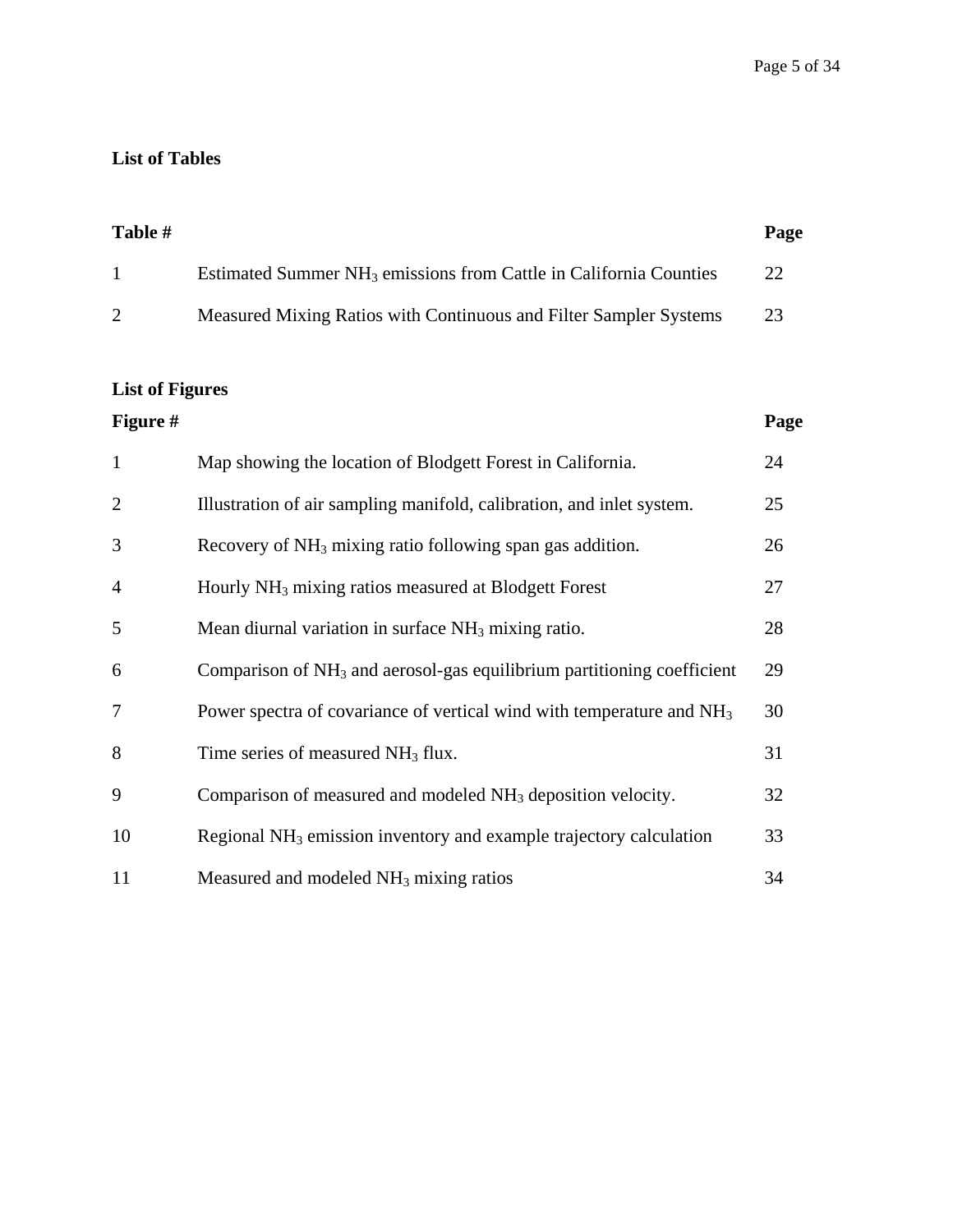Page 6 of 34

#### **Executive Summary**

Ammonia is a reactive trace gas that is emitted in large quantities by animal agriculture and other sources in California, which subsequently forms aerosol particulate matter, potentially affecting visibility, climate, and human health. We performed initial measurements of  $NH<sub>3</sub>$  at the Blodgett Forest Research Station (BFRS) during a 3 week study in June, 2006. The site is used for ongoing air quality research and is a relatively low-background site in the foothills of the Sierra Nevada. Measured NH<sub>3</sub> mixing ratios were quite low  $(< 1$  to  $\sim 2$  ppb), contrasting with typical conditions in many parts of the Central Valley. Eddy covariance measurements showed NH3 fluxes that scaled with measured  $NH<sub>3</sub>$  mixing ratio and calculated aerodynamic deposition velocity, suggesting dry deposition is a significant loss mechanism for atmospheric NH3 at BFRS. A simple model of  $NH_3$  transport to the site supports the hypothesis that  $NH_3$  is transported from the Valley to BFRS, but deposits on vegetation during the summer. Further work is necessary to determine whether the results obtained in this study can be generalized to other seasons.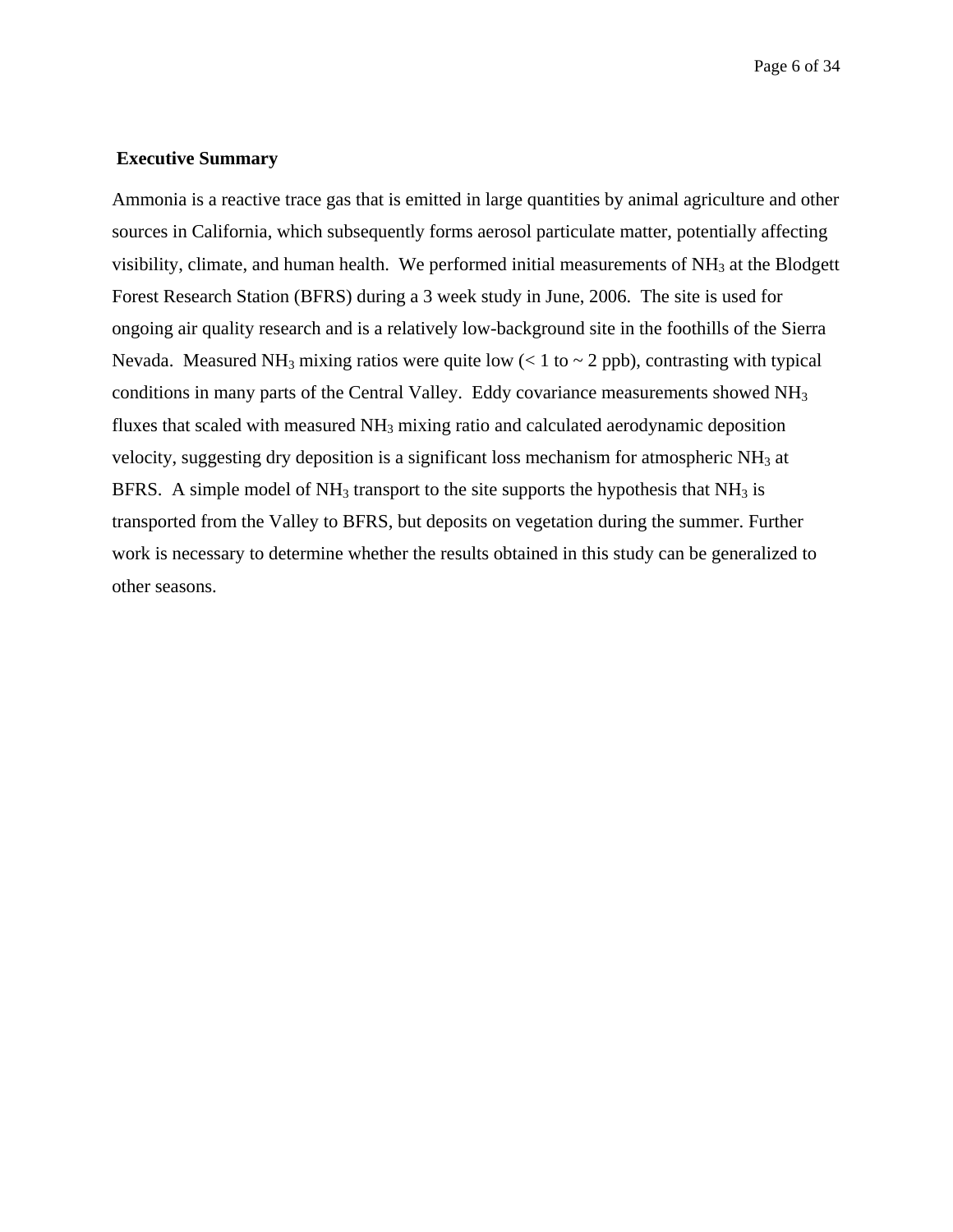### **Disclaimer**

The statements and conclusions in this report are those of the authors and not necessarily those of the California Air Resources Board. The mention of commercial products, their source, or their use in connection with the material reported herein is not to be construed as actual or implied endorsement of such products.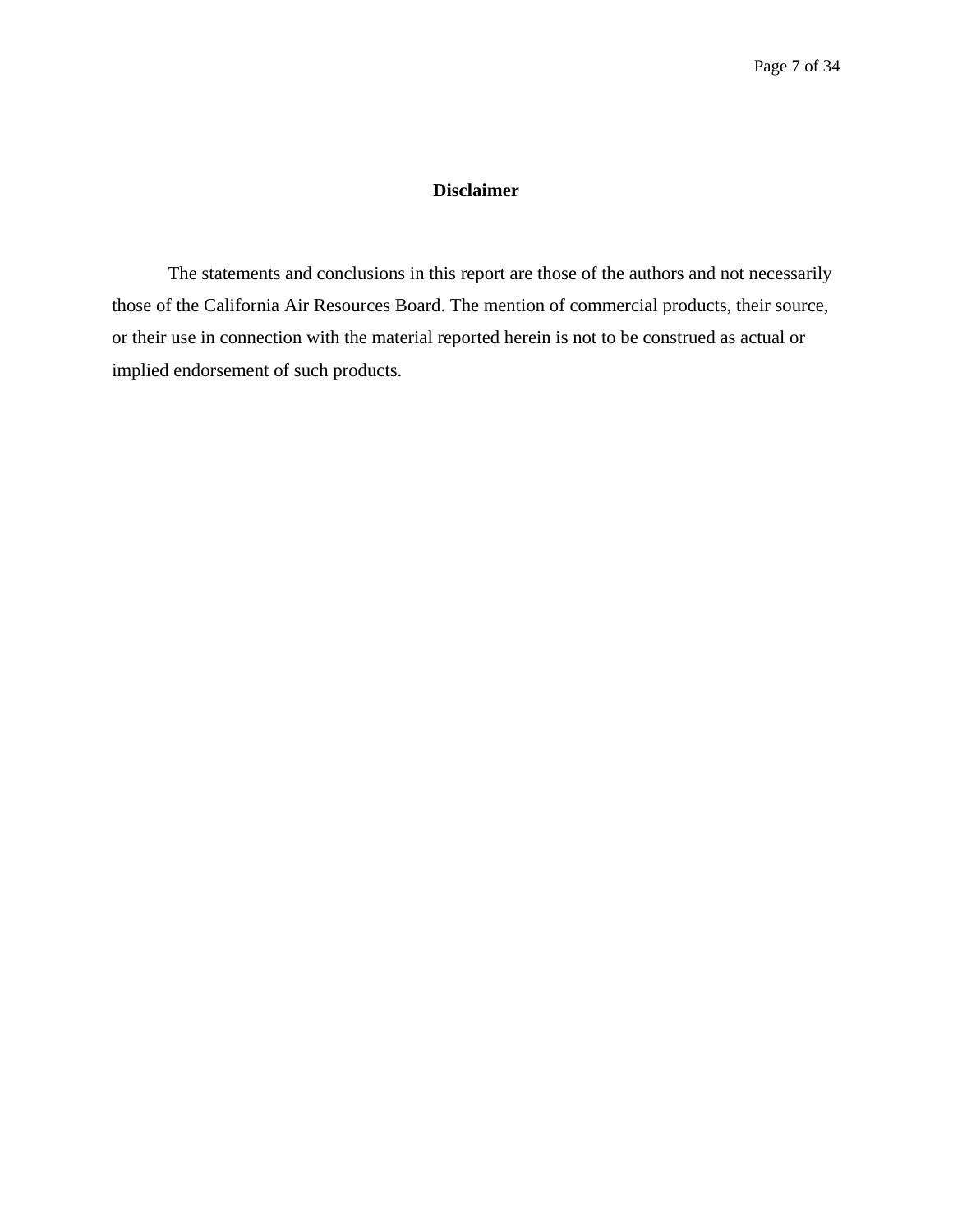#### *Measurements of Ammonia at Blodgett Forest*

#### 1. Introduction

In California and the nation, many areas are out of compliance with federal particulate matter standards designed to protect human health (NRC 1998; NRC 2000). Nationally, Congress has set a goal to remediate current and prevent future impairment of visibility in over 150 federally designated Class 1 Federal (Malm et al. 2000) designated sites. Ammonia ( $NH<sub>3</sub>$ ) is the primary gas to form aerosols in combination with acidic species (e.g.,  $SO_X$ ,  $NO_X$ ) that are produced in combustion processes from energy related activities. While mixing ratios of combustion derived species are regulated,  $NH<sub>3</sub>$  is not. If ammonia limits aerosol concentrations, then controls on emissions of  $NO<sub>X</sub>$  and perhaps  $SO<sub>X</sub>$  may not be effective in controlling aerosol concentrations, visibility, or protecting human health.

The magnitude of  $NH_3$  fluxes are expected to vary enormously over space.  $NH_3$  is emitted from strong point sources (e.g. animal agriculture), medium strength distributed sources (e.g., fertilized fields and automobile catalytic converters), and exchanged with spatially vast areas of soil and vegetation (Potter et al. 2001; Kirchstetter et al. 2002; Battye et al. 2003). Ammonia is of particular interest in California because it is emitted in large amounts from agricultural sources in the Central Valley, leading to high (20-40 ppb) surface layer  $NH_3$  mixing ratios (Fischer et al. 2003; Lunden et al. 2003; Chow et al. 2006). For example, recent work suggest that San Joaquin Valley area emissions might range from 8 to 42 g N ha<sup>-1</sup> day<sup>-1</sup> (11 to 50 ng NH<sub>3</sub>)  $m^{-2}$  s<sup>-1</sup>) in winter and summer respectively, with approximately 78 % of the summertime emissions derived from animal agriculture (Battye et al. 2003).

While most  $NH_3$  measurements have been made in urban areas in California, some measurements have been made in rural settings. Airborne measurements in the afternoon mixed layer showed that ammonium compounds (i.e.,  $NH_3 + NH_4^+$ ) were the dominant component of the N budget with variable NH<sub>3</sub> concentrations corresponding to mixing ratios of  $10 \pm 7$  and 2.5  $\pm$  0.5 ppb in boundary layer above the foothills of the Sierra in the boundary layer above Lake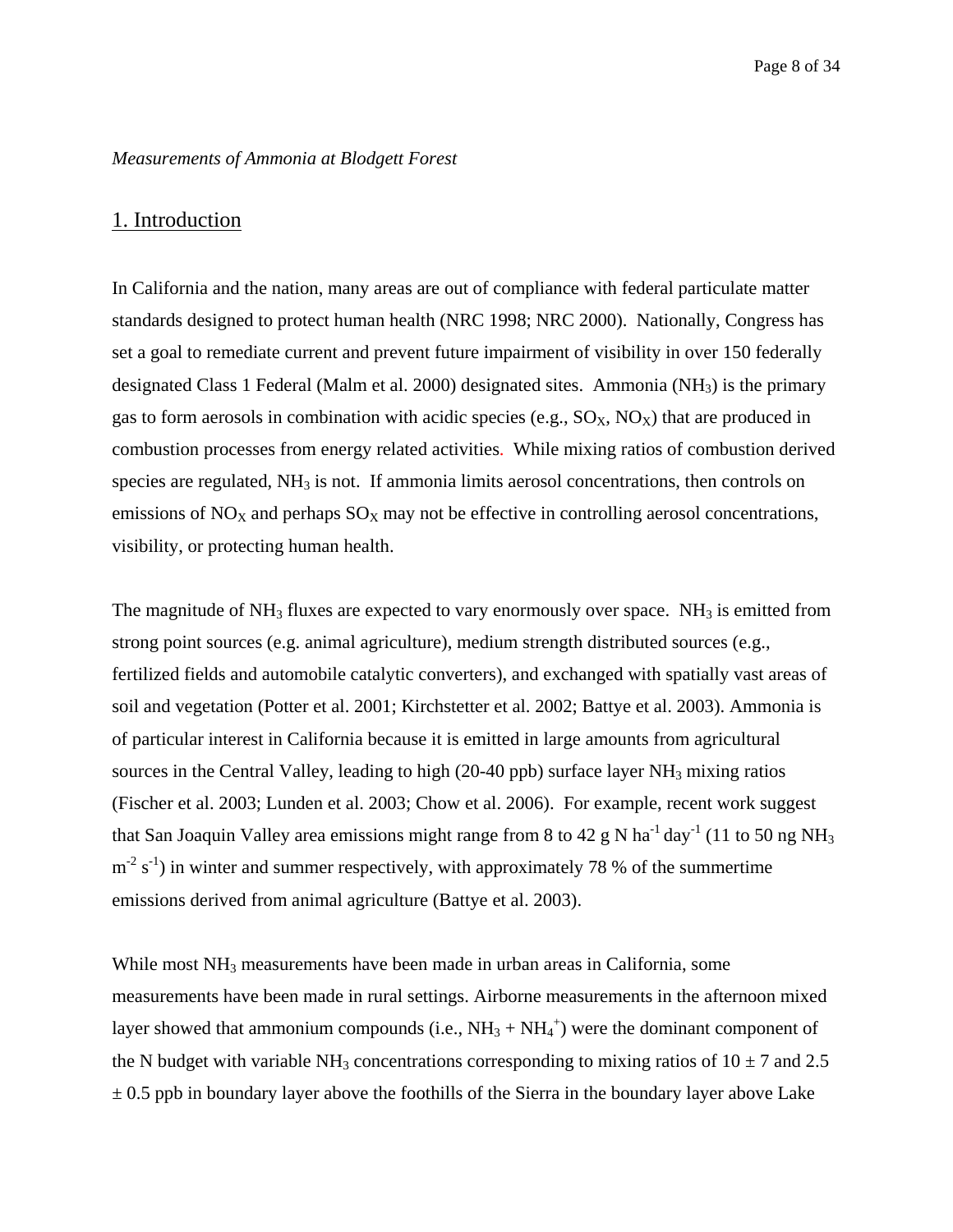Tahoe respectively (Zhang et al. 2002). In contrast, a ground-based study at Lake Tahoe measured significantly lower concentrations corresponding to approximate mixing ratios between 0.6 to 1.5 ppb and mean summer deposition rates between 3 to 11 ng N  $\text{m}^2$  s<sup>-1</sup> (Tarnay et al. 2001). The previous work raises the question of whether there are vertical gradients in NH<sub>3</sub> caused by dry deposition or whether the differences in  $NH<sub>3</sub>$  at the surface and aloft are due to different measurement times.

 foothills of the Sierra Nevada. 2. Methods Here we describe a short term study of the  $NH_3$  mixing ratios and  $NH_3$  fluxes at a rural site in the

The methods section includes a description of the measurement site, the fast response NH<sub>3</sub> instrument, the methods used for data reduction, a filter sampling system used to provide comparative NH3 measurements, a method used to calculate the aerodynamic deposition velocity expected under different meteorological conditions, and a predictive model for  $NH_3$  mixing ratios at the measurement site.

#### **2.1 Measurement Site**

#### **UC Berkeley Blodgett Forest Research Station**

We measured NH3 mixing ratios and fluxes near the University of California's Sierra Nevada the Blodgett Forest Research Station (BFRS), located west of the Sacramento region as shown in Figure 1. The BFRS site is an attractive site for this work because it is representative of large areas of forested land with acidic soils in the mountainous Western US and has been the site of ongoing air quality measurements (Goldstein et al. 2000; Dillon et al. 2002; Kurpius et al. 2002; Farmer et al. 2006). Although recent work at BFRS has studied mixing ratios and fluxes of several reactive nitrogen species, NH<sub>3</sub> has not been measured previously.

The BFRS tower is located at 38.88 °N, 120.62 °W, at an elevation of 1315 m in a regrowing ponderosa pine plantation. Tree heights ranged from approximately 8-10 m. Terrain is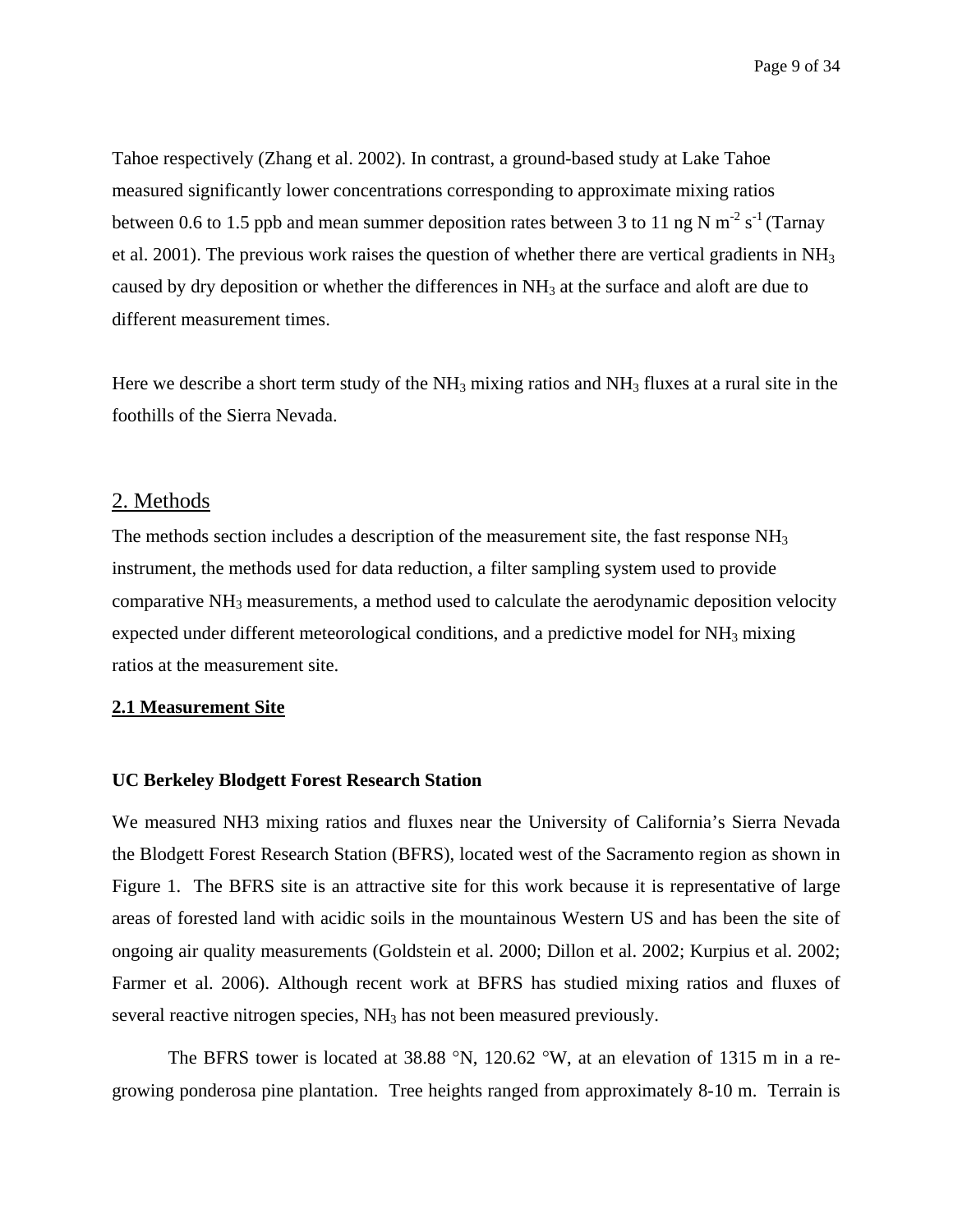Page 10 of 34

gently sloping downward from east to west. Power to the site is provided by a diesel generator located approximately 130 m due north of the tower site. The predominant winds are upslope from the southwest during the day and downslope from the northeast during the night.

#### **2.2** *NH3 Instrument*

Ammonia was measured using a sensitive fast-response quantum-cascade laser (QCL) spectrometer operating at a frequency of  $965 \text{ cm}^{-1}$  (Aerodyne Research Inc (ARI), similar to that used for eddy covariance flux measurements of  $NO<sub>2</sub>$  (Zahniser 2003; Horii et al. 2004). The precision of the  $NH_3$  instrument is normally 0.3 ppb (1 sigma) for data collected at a frequency of 10 Hz. The instrument provided highly automated control of high frequency data collection, offset adjustments, and offset and span checks as described below using a dedicated software package (TDLWintel).

In addition to the QCL spectrometer, additional data was collected. First, a sonic anemometer (Gill Windmaster Pro) was used to measure fluctuations in virtual air temperature and 3-D winds. The digital output from the anemometer was logged by the computer controlling the QCL spectrometer. The anemometer was physically positioned so that the sensing volume was located 30 cm from the inlet manifold of the  $NH_3$  instrument. Second, a data logger (Campbell CR23X) recorded gas flow rates controlled by mass flow controllers, inlet surface temperatures measured with thermocouples, atmospheric temperature and relative humidity (Vaisala Y45), and short wave solar radiation (Kipp and Zonen CM3). Third, a laptop PC recorded 10 Hz measurements the sonic anemometer (Gill Windmaster Pro) and  $CO<sub>2</sub>/H<sub>2</sub>O$  concentrations from an infrared gas analyzer (Licor 7500).

The NH<sub>3</sub> and ancillary meteorological measurements were made at a height of approximately 10 m above the ground, sufficient to reach slightly above the nearby vegetation. The combined weight of the spectrometer, support electronics and thermal control system and liquid nitrogen storage dewar for automated refills of the spectrometer detector dewar (total of  $\sim$  200kg) required a platform scissor-lift. The scissor lift was located at a distance of approximately 8 m from the main BFRS meteorological tower. During the two day period from July 24 to 25, when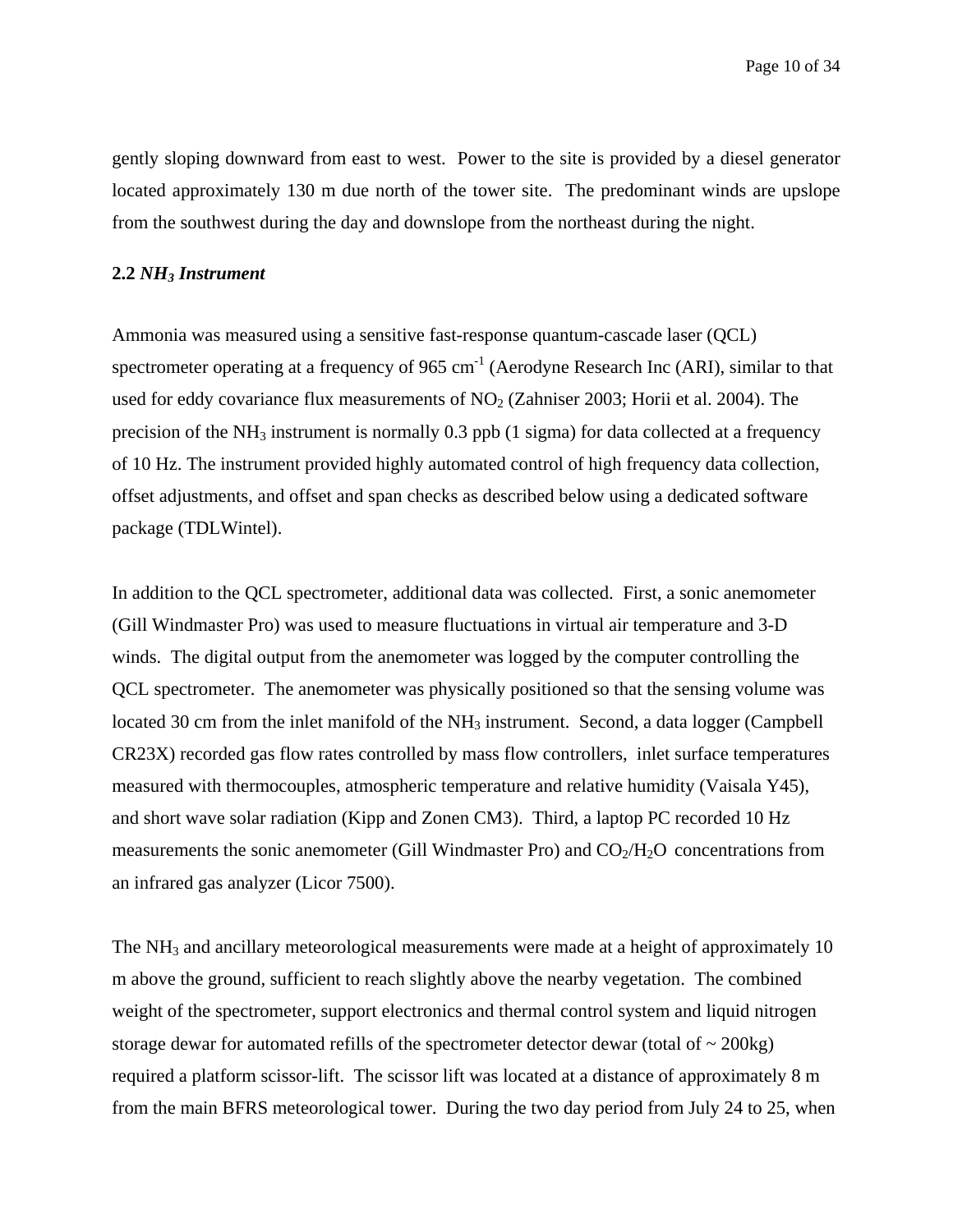the LBNL measurements were compared with the filter sampler, the platform was lowered to a height of  $\sim$  6 m to match the height of the filter sampler. The filter sampler was deployed on the main BFRS tower.

To achieve high temporal resolution necessary for eddy covariance measurements, we designed a high flow rate gas sampling and calibration subsystem that transmits ambient  $NH_3$  vapor to the spectrometer with minimal residence time. A schematic of the inlet and calibration system is shown in Fig. 2. A flow of ambient air is drawn into the sample manifold by the combination of a manifold flow pump (at 20 slpm) and into the  $NH<sub>3</sub>$  spectrometer at a rate (approximately 25 slpm) determined by the pump speed (Varian 600 dry scroll) and the diameter of a critical orifice inlet. After entering the critical orifice (which reduces the pressure to approximately 50 Torr), air is passed through a 0.2 micron PTFE air filter (Gelman PALL, Acro-50), a 2 m long 1 cm diameter PFA Teflon tube to the multipass optical cell contained within the QCL spectrometer. All glass surfaces are siloxyl coated (General Electric ) and surfaces are heated as suggested in Neuman et al (1999). In our application, the temperatures of the different inlet parts were maintained between 40 and 45 C by a set of four temperature control circuits, while the optical bench including the optical absorption cell was maintained at 30 C.

During the measurements, the instrument offset was adjusted every 30 minutes, under control of the spectrometer computer, by overfilling the inlet manifold with an approximately 60 slpm flow of dry nitrogen supplied by a large liquid  $N_2$  supply dewar. Typically, offset adjustments were significantly less than 1 ppb. In addition, the instrument offset and span were checked periodically. Offsets were generally checked every 30 minutes. The span of the instrument was checked by reversing a backflow of 300 sccm that normally removes a 100 sccm flow of NH3 supplied from a permeation tube source. After applying  $NH<sub>3</sub>$  for 30 s, the backflow is reestablished removing  $NH_3$  from the inlet. The response time of the instrument to an approximately 15 ppb step in  $NH_3$  mixing ratio was checked once each hour by applying a  $NH_3$ from a permeation tube source to the  $N_2$  flow. As shown in Figure 3, the response is well characterized by the sum of exponential decay terms as

 $NH_3(t) = No$  (  $a_1 \exp(-t/\tau_1) + a_2 \exp(-t/\tau_2)$ ), where (1)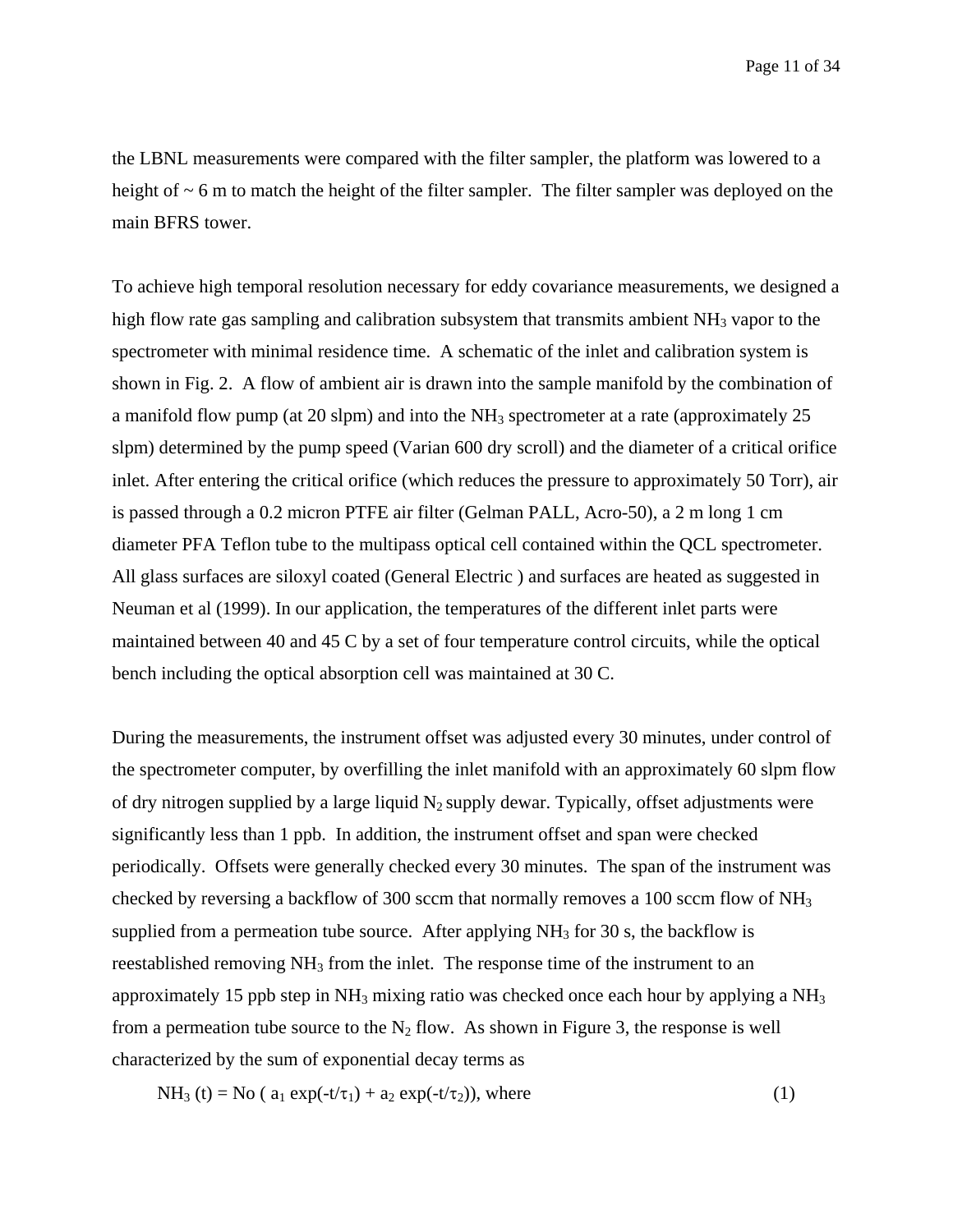Page 12 of 34

a1 = 0.8 +/- 0.05,  $\tau_1$  = 0.35 +/- 0.05 s, a<sub>2</sub> = (1-a<sub>1</sub>), and  $\tau_2$  = 4 +/- 1 s. The uncertainties in the values reported for the decay coefficients time constants represent variations in the best fit values obtained from fits taken over the experimental period.

#### *2.3 Data Reduction*

The 10Hz data  $NH_3$  were processed to estimate mean  $NH_3$  mixing ratios and  $NH_3$  fluxes. For mean NH3, a continuous estimate of instrument zero was estimated as a spline interpolation of NH3 values obtained during the stable period at the end of zero checks (see Figure 3). The instrument zero was less than 1 ppb for 90% of the data, until June  $21<sup>st</sup>$ , when the instrument ran out of cryogens. Upon restarting the instrument on June  $23<sup>rd</sup>$ , the instrument noise level had increased by nearly an order of magnitude (to  $\sim$  3 ppb in 1 second integration), leading to a larger variation in zero level. Following subtraction of instrument zeros, mean mixing ratios were calculated for 1 and 12 hour bins.

NH<sub>3</sub> flux was computed for  $\frac{1}{2}$  hour intervals from the covariance of the 10 Hz NH<sub>3</sub> mixing ratios and the vertical wind using standard techniques (Baldocchi et al. 1988). Wind fields were rotated to a coordinate system with zero mean vertical wind. Fluctuations in ammonia, NH<sub>3</sub>', virtual temperature, T', and wind vectors, u', v', and w', were calculated by subtracting 1/2 hour block averages. Vertical fluxes were calculated as the covariance between vertical wind fluctuations, w', and other quantities. Periods during  $NH<sub>3</sub>$  zero or span measurements were excluded. The mean ammonia flux,  $F_{NH3} = \langle w'NH_3 \rangle$  was estimated for each  $\frac{1}{2}$  hour interval. The time lag between w' and  $NH_3$ ', required to maximize  $F_{NH3}$ , was determined from lag correlation plots. Typical values for the best lag were small  $(< 0.3 \text{ s})$ , and roughly consistent with that expected from the measured step response of the inlet system.

To correct for loss of high frequency NH<sub>3</sub> fluctuations due to finite frequency response of the gas inlet, we applied an empirically derived multiplicative correction (Horii et al. 2004). The correction was computed from the measurements of sensible heat obtained from the sonic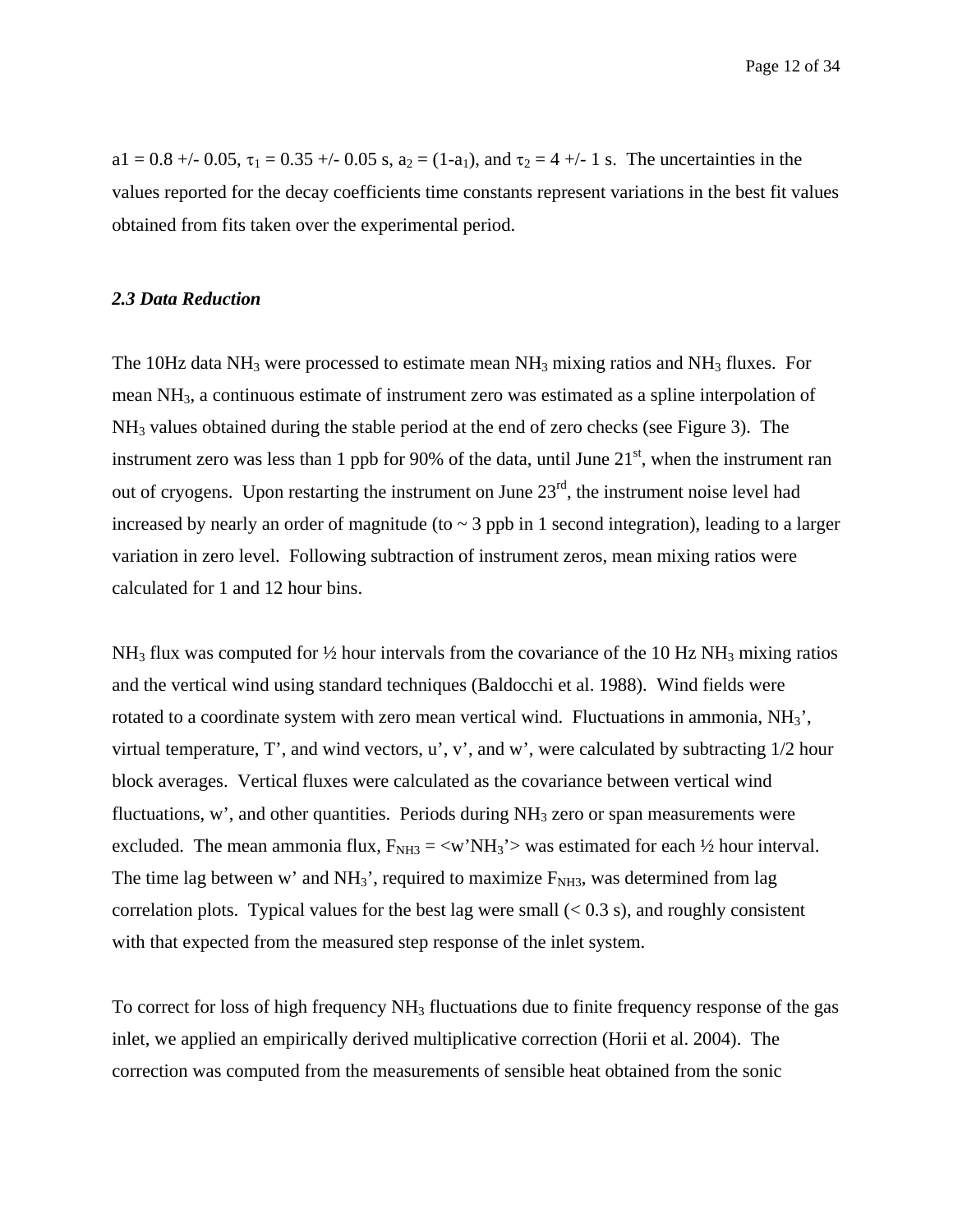anemometer. Here sensible heat is calculated as,  $H = \rho C_p < wT' >$ , where  $\rho$  and  $C_p$  are the density and specific heat of air respectively. We calculated the correction factor,

$$
f_{\text{corr}} = w' T' / w' T_{\text{sm}} \tag{2}
$$

where  $T_{\rm sm}$ , is obtained by convolving T' with the double exponential decay function describing the step response to NH<sub>3</sub> span decay in Eq (1). Typical values for  $F_{corr}$  ranged from 1 to 1.2 depending on the atmospheric stability, indicating that the  $NH<sub>3</sub>$  captured most of the high frequency fluctuations contributing to the flux. As an additional check of the frequency response, power spectra for w'T', w'T<sub>sm</sub>', and w'NH<sub>3</sub>' were computed for  $\frac{1}{2}$  hour periods and compared with the  $-4/3$  power law expected from Komolgorov similarity theory.

We determined whether the NH<sub>3</sub> fluxes were stationary by comparing the  $\frac{1}{2}$  hour mean flux with the mean of the individual fluxes determined from 5 minute sub-intervals. Data was considered to be stationary when the flux calculated from the subintervals is within 30% of the ½ hour mean flux (Foken et al. 1996). Non-stationary conditions typically occur during periods of intermittent turbulence which typically occurs on nights when the air is stably stratified and friction velocity,  $u^* = \langle -w'u'\rangle^{1/2}$  is low  $(u^* \langle 0.1 \text{ m s}^{-1})$ . Non-stationary fluxes of nitrogen oxides have also been observed at BFRS, associated with emissions from the generator (Farmer et al. 2006). We excluded the data (~ 20%) obtained when the wind direction was within 45 degrees of north.

#### *2.4 Filter Sampling*

Ambient  $NH<sub>3</sub>$  concentrations were determined during a two day period (starting on the evening of June  $23<sup>th</sup>$  and continuing into midday of June  $25<sup>th</sup>$ ) using filter samples collected with the Desert Research Institutes (DRI) sampler (Chow et al. 1993). As described above, the inlet of the filter sampler was located at a height of 5.5 off the ground on the main meteorological tower. In this method, two filter samples are collected simultaneously. One filter is exposed to a flow of ambient air, while the other is exposed to air that has had gaseous  $NH<sub>3</sub>$  removed by an annular denuder. Then the denuded filters collected only particulate  $NH_4^+$ , while the undenuded filter collected both gas and aerosol. Gaseous NH<sub>3</sub> is estimated as the difference between undenuded and denuded measurements. In this experiment, four sets of paired (denuded and undenuded) citric acid coated filters were exposed to air flows near 100 liters per minute (measured before and after each sample was collected) over the two day period using 12 hour collection times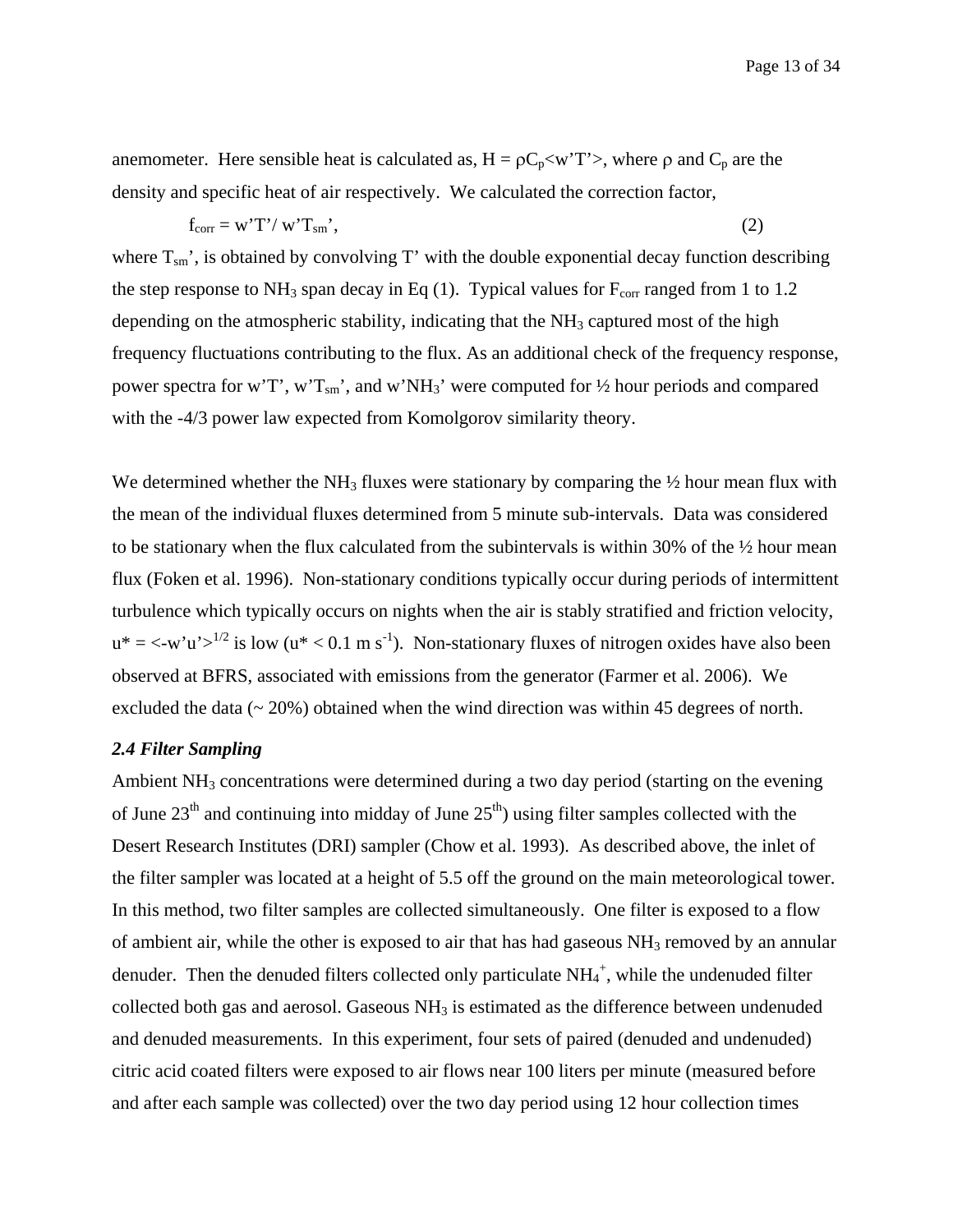Page 14 of 34

(1800-0600 and 0600-1800 PDT, or 0100-1300 and 1300-0100 GMT). Before and after sample collection the filters were stored in capped, bagged, and stored in an ice chest. Following collection on June,  $25<sup>th</sup>$ , the samples were returned to DRI for analysis of NH<sub>4</sub><sup>+</sup> ions captured on the citric acid.

#### *2.5 Estimate of Maximum Deposition Velocity*

As a check on the observed NH<sub>3</sub> fluxes, we computed deposition velocities,  $V_d = F_{NH3}/NH_3$ , for each ½ hour interval and compared it to a simple model for the maximum deposition velocity expected if all NH3 molecules are reaching the leaf surfaces are adsorbed. In general, deposition velocity can be expressed in a resistance based model as,

$$
V_d = (R_a + R_b + R_c)^{-1},
$$
\n(3)

where  $R_a$ ,  $R_b$ , and  $R_c$  are the aerodynamic, leaf boundary layer, and stomatal resistances respectively. In the limite that the vegetation is nitrogen limited and readily accepts all NH3 reaching the leaf surface,  $R_c$  can be assumed to be small and a maximum deposition velocity can be written as

$$
V_{dmax} = (R_a + R_b)^{-1},\tag{4}
$$

Using standard turbulence models for the surface layer fluxes, one can write a set of expressions for  $R_a$  and  $R_b$  (Wesely 1989; Horii et al. 2004). Here

$$
R_a = u/u^{*2} - \chi_H/(ku^*),
$$
 (5)

where k is the Von Karmen coefficient ( $\sim$  0.4). Under stable conditions  $\chi$ <sub>H</sub> can be expressed as

$$
\chi_{\rm H} = 5(\text{z-d})/\text{L},\tag{6}
$$

where z is the measurement height, d is the displacement height (often assumed to be  $0.75$ ) vegetation height), and L is the Monin–Obukhov length scale,  $L = -kg < wT > Tu^{*3}$ , and g is the acceleration due to Earth's gravity. Stable conditions are defined as when  $L > 0$ . Under unstable conditions  $(L < 0)$ ,

$$
\chi_{\rm H} = \exp(0.598 + 0.39 \cdot \ln(-(\text{z-d})/L) - 0.09 \cdot (\ln(-(\text{z-d})/L))^2). \tag{7}
$$

Finally, the boudary layer resitance at the leaf surface can be written as

$$
R_b^{-1} \sim u^*/7.1 \tag{8}
$$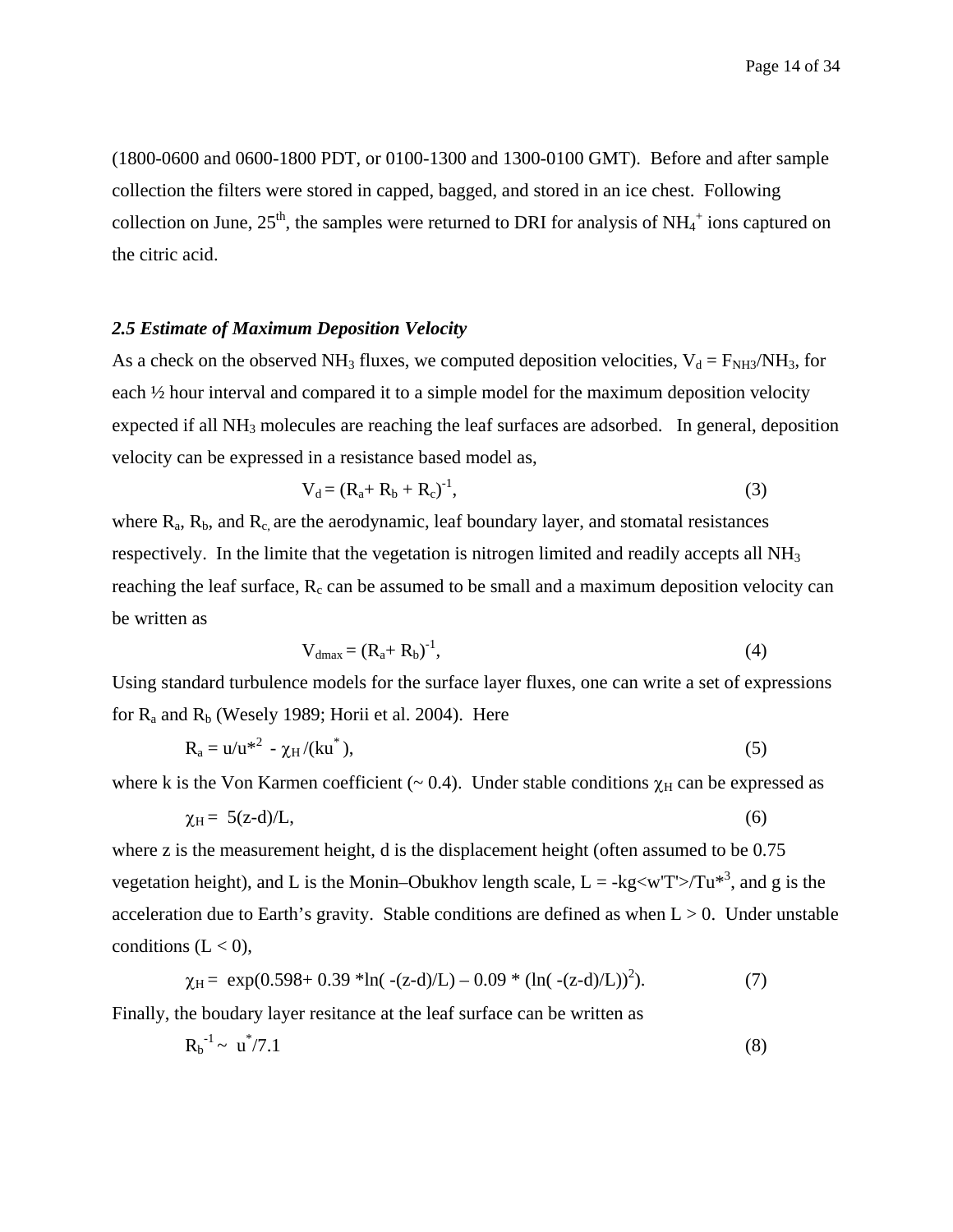Under the conditions observed at a mixed deciduous forest in Northeastern United States, Horri et al. (2004) observed  $0.01 < V_d < 0.08$  m s<sup>-1</sup>.

#### *2.6 Simulation of NH3 Mixing Ratios*

Measured  $NH<sub>3</sub>$  mixing ratios were compared with simulated  $NH<sub>3</sub>$  concentrations derived from and a regional emission inventory estimate of NH<sub>3</sub> emissions combined with a particle back trajectory calculation of time and space specific surface influence on atmospheric gas concentrations and dry deposition of NH3.

A simple  $NH_3$  emission model was used for these simulations.  $NH_3$  emissions for June were estimated assuming that cows in dairies and feedlots generated a large fraction of the emissions in the Central Valley. The spatial distribution of cows was obtained from county level statistics for 2002 animal stocking density reported by the United States Department of Agriculture's National Agricultural Statistics Service (NASS, 2004). We estimated the  $NH<sub>3</sub>$  emission factors for the summer conditions by scaling the annual averaged emissions factors by the ratio (2.3) of summer time animal fluxes to annually averaged animal fluxes in the San Joaquin Valley (Battye *et al.*, 2003). The resulting emissions factors are 185 and 64 g NH<sub>3</sub> animal<sup>-1</sup> day<sup>-1</sup> for dairy and non-dairy cattle respectively. County level  $NH<sub>3</sub>$  fluxes were calculated as the total  $NH<sub>3</sub>$ emissions for each county normalized by the area and are shown in Table 1. Fluxes from Nevada were set equal to the 2 ng m<sup>-2</sup> s<sup>-1</sup>, similar to low emission counties in California. We did not attempt to include other sources of NH<sub>3</sub> emission (e.g. other animal agriculture or automobiles) and hence this estimate likely represents a lower limit to  $NH<sub>3</sub>$  fluxes. However, we consider this simple model roughly sufficient for determining the temporal variations in NH3 expected at BFRS, particularly given the additional approximations we make in estimating the transport of  $NH<sub>3</sub>$  from remote locations to the site.

The surface influence functions were calculated using the stochastic time inverted Lagrangian transport (STILT) model (Lin et al. 2003). STILT was originally derived from the NOAA HYSPLIT particle transport model (Draxler et al. 1998)for inverse model estimates of surface CO2 fluxes (Lin et al. 2004). In our simulations, ensembles of 100 particles were released from the tower site every 2 hours and run backward in time for a period of 12 hours, which generally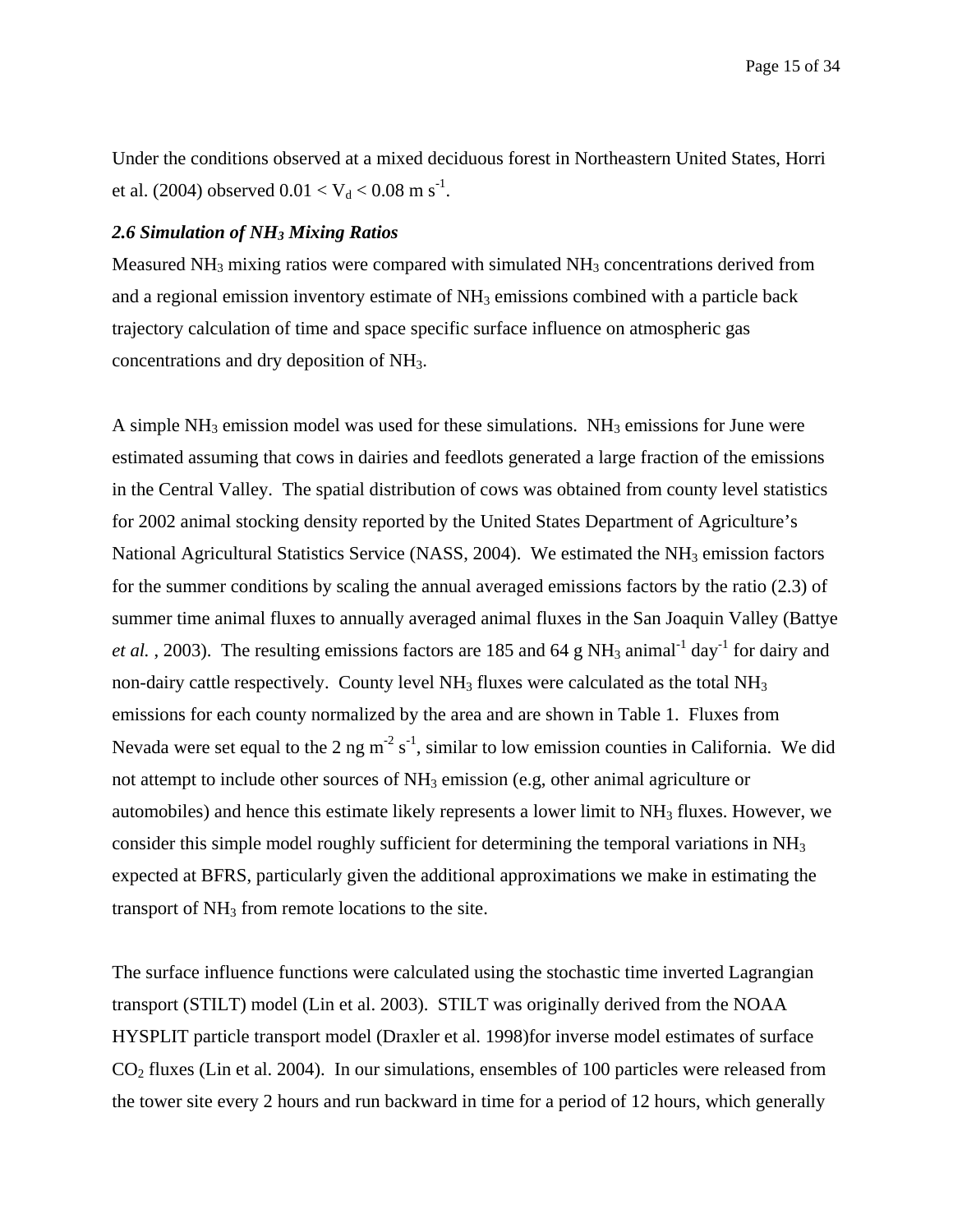allowed the particles to reach locations in the central valley. STILT was driven with NOAA reanalysis meteorology (EDAS40) with 40 km spatial resolution and hourly temporal resolution. Land surface contributions to atmospheric  $NH<sub>3</sub>$  were assumed to be proportional to the time a particle spends within the surface boundary layer.  $NH<sub>3</sub>$  deposition was assumed to depend on the rate of vertical mixing in the atmosphere and parameterized as a residence time  $\tau = z/V_{d0}$ , where z is the particle altitude above ground and  $V_{d0} = 0.02$  m s<sup>-1</sup> is an assumed mean deposition velocity. For each time step,  $\Delta t$ , NH<sub>3</sub> is updated as

$$
NH_3(t + \Delta t) = NH_3(t) e^{-\Delta t/\tau} + F_{NH3} \Delta t/z_i v,
$$
\n(8)

where  $F_{NH3}$  (nmol m<sup>-2</sup> s<sup>-1</sup>) is the surface NH<sub>3</sub> flux at the position of the particle,  $z_i$  is the height of the boundary layer, and ν is the molecular density of air. Simulations were run both with and without the deposition loss term to estimate the concentration expected for a non-reacting gas.

## 3. Results

#### *3.1 Surface NH3 Mixing ratios*

The upper panel of Figure 4 shows the hourly averages of measured  $NH_3$  from the LBNL laser spectrometer and the mean results from the 12 hour samples collected by the DRI filter system. Both LBNL and DRI data show that  $NH_3$  was generally between 0 and 2 ppb, with a few periods of higher mixing ratios. Near June  $13<sup>th</sup>$ , a synoptic event introduced cooler air from the north with lower temperatures and mild precipitation, reducing  $NH<sub>3</sub>$  concentrations significantly. The averages of the LBNL measurements were lower than the filter samples on June, 24<sup>th</sup>, and similar to or higher the filter samples on June,  $25<sup>th</sup>$  (see Table 1). Inspection of the LBNL data suggests that a significant fraction of the data was noisy and did not pass quality control criteria (~ 50% in some of the 12 hour periods), perhaps causing the poor correlation between LBNL averages and the DRI filter measurements.

We also examined the diurnal variations in NH<sub>3</sub>. As shown in Figure 5, there was a significant diurnal cycle with lower mixing ratios at night and higher mixing ratios during the day. This is consistent with having predominantly downslope winds carrying NH3 free air from the Sierra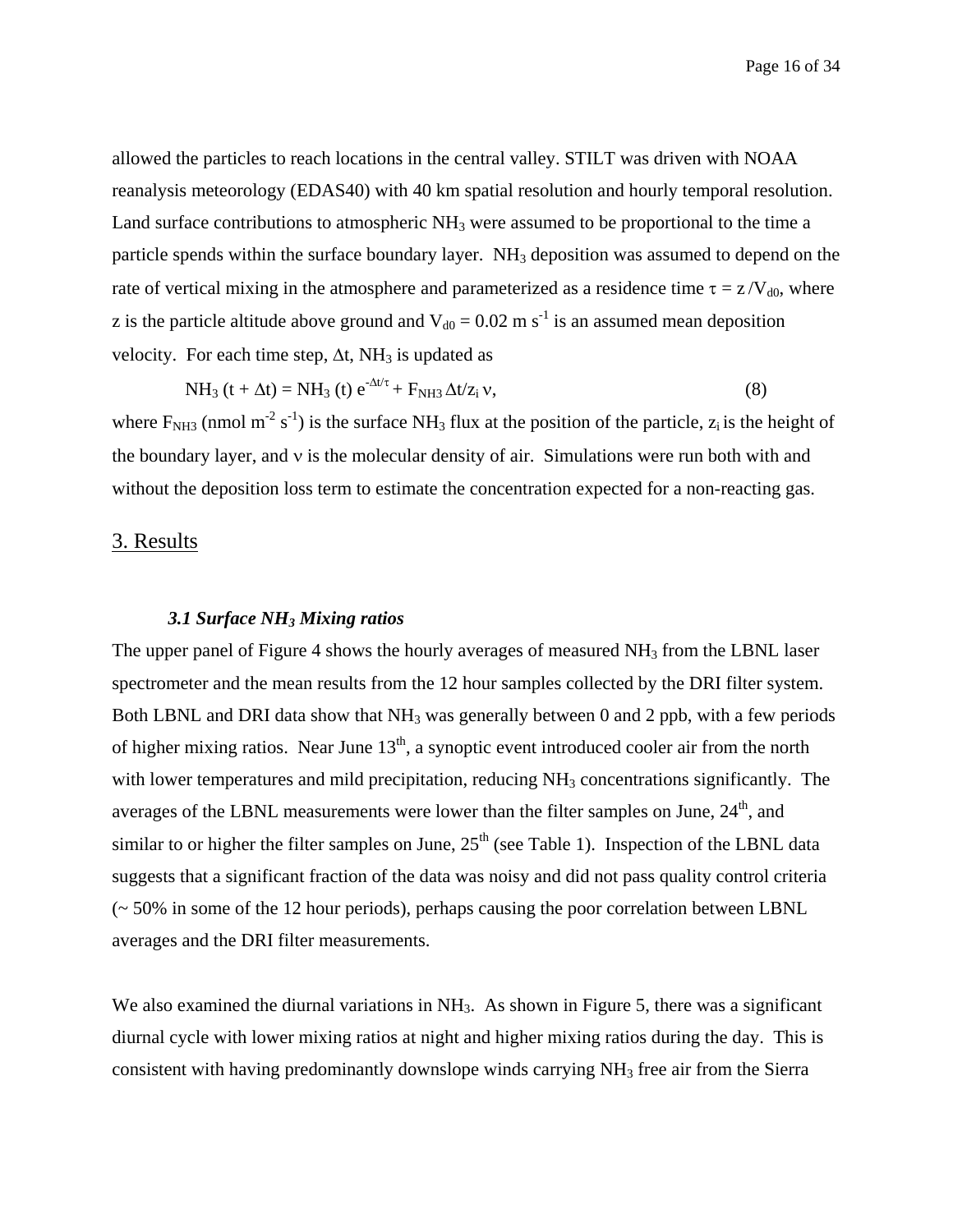Nevada during the night and upslope winds carrying air with NH<sub>3</sub> from the Central Valley during the day (Dillon et al. 2002).

#### *3.2 Calculated Aerosol – Gas Equilibrium*

We also considered whether the low  $NH<sub>3</sub>$  mixing ratios might limit ammonium-based aerosol concentrations by comparing measured  $NH_3$  with previously measured  $HNO_3$  and the aerosolgas equilibrium coefficient, Kp, which defines the minimum  $NH_3*HNO_3$  product required to form NH<sub>4</sub>NO<sub>3</sub> aerosol (Stelson et al. 1982). Figure 6 shows that Kp >> 1 ppb<sup>2</sup> for most of the observation period. Earlier work at Blodgett showed that HNO3 mixing ratios fell in a range of 0.3 to 1.5 ppb (5%-95%) for June-October (Murphy et.al., 2006). Assuming a nominal value of 1 ppb  $HNO<sub>3</sub>$ , our measurements suggest that the  $NH<sub>3</sub><sup>*</sup>HNO<sub>3</sub>$  product would be too low to support NH<sub>4</sub>NO<sub>3</sub> aerosols because NH<sub>3</sub>\*HNO<sub>3</sub> < Kp. Although Kp was low during points earlier in June, there were also light rains, which would likely strip  $NH<sub>3</sub>$ ,  $HNO<sub>3</sub>$ , and aerosols from ambient air.

#### *3.3 NH3 Fluctuations, Fluxes, and Deposition Velocities*

Before computing  $NH_3$  fluxes, we examined the power spectra for temporal variations in w'T',  $w'T'$ <sub>sm</sub>, and  $w'NH_3$  for each  $\frac{1}{2}$  hour period over which NH<sub>3</sub> fluxes were calculated. By comparing the spectra of w'T' and w'T'  $_{\rm sm}$ , we can visually inspect the loss of high frequency power in w'T' introduced by smoothing T' with the finite frequency response of the  $NH<sub>3</sub>$  inlet system. A representative set of power spectra are shown in Figure 7. As expected, the spectra for w'T' and w'T'<sub>sm</sub> are substantially similar, demonstrating that most of the fluctuations power in w'T' is lost, and hence indicating that  $NH<sub>3</sub>$  fluxes can be accurately measured. We also note parenthetically that the high frequency slope of all three of the spectra was not as steep as that expected for turbulence in a Komolgorov similarity theory, as observed by other researchers at this (Farmer et al. 2006) and other sites.

The NH<sub>3</sub> fluxes calculated from the 10Hz data are shown in Figure 8. Most of the NH<sub>3</sub> fluxes were small ( $\sim 10$  ng NH<sub>3</sub> m<sup>-2</sup> s<sup>-1</sup>) or negative. During a several day period early in the campaign when NH<sub>3</sub> mixing ratios were highest, large negative fluxes (- 30 ng NH<sub>3</sub> m<sup>-2</sup> s<sup>-1</sup>) were observed,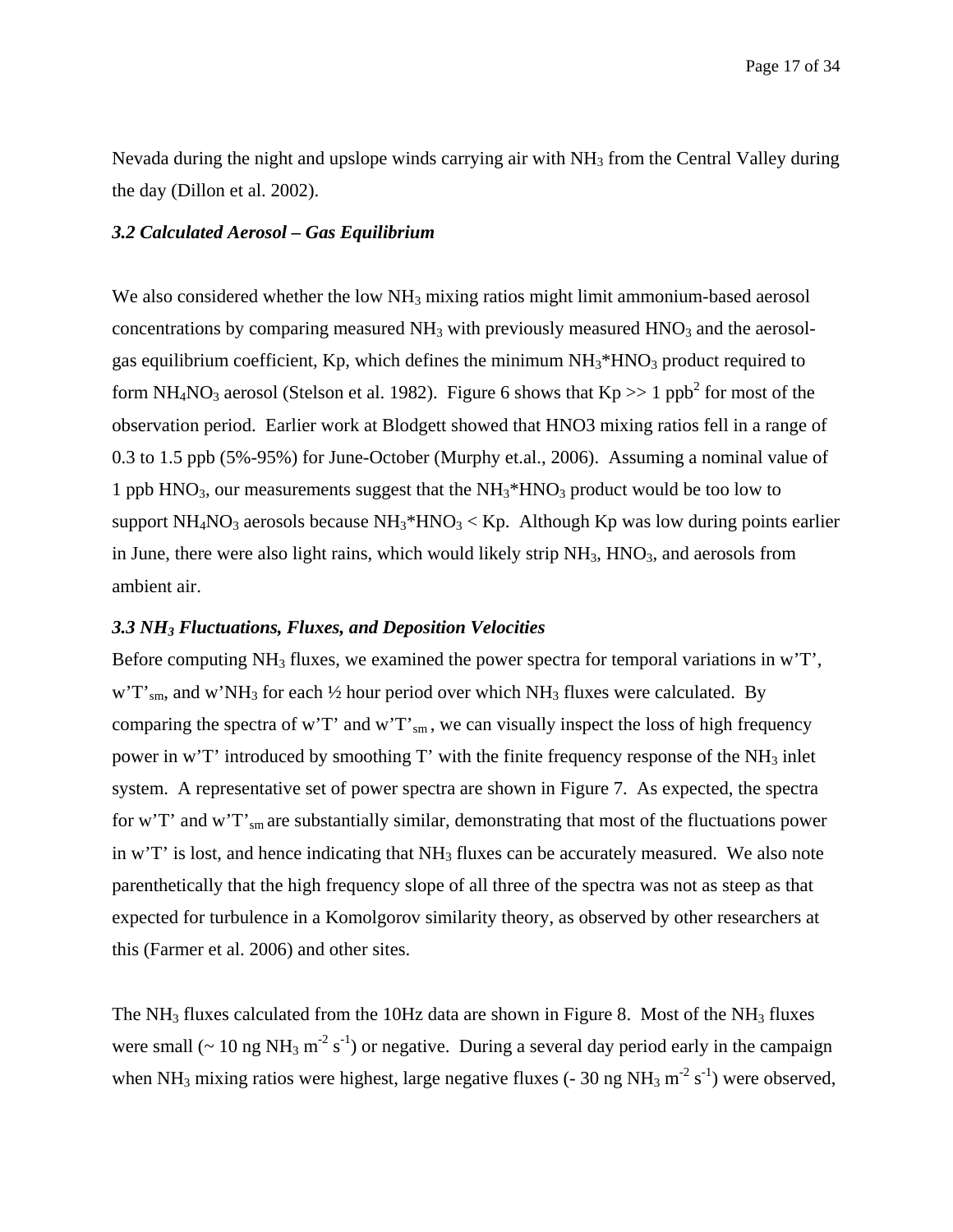indicating that  $NH_3$  was being lost to the canopy by dry deposition. The mean flux during the measurement period was  $9.2 \pm 1.1$  ng NH<sub>3</sub> m<sup>-2</sup> s<sup>-1</sup>. As a check of whether the estimated fluxes were realistic, we calculated deposition velocities for a subset of the measured fluxes. The subset was obtained by requiring that the NH<sub>3</sub> mixing was known to better than 50% (at 68%) confidence). As shown in Figure 9, the measured deposition velocities are all less than the maximum deposition velocity estimated from the measured turbulence conditions using Eq (8), with a typical ratio for the measured to maximum deposition velocity of approximately 0.5. This is consistent with some combination of imperfect sticking to leaf surfaces and stomatal resistance to NH3 uptake by the leaves.

#### *3.4 Transport Model Estimates of NH3 Concentrations*

The map of the estimated surface  $NH_3$  fluxes from cattle is shown in Figure 10. Surface fluxes range over several orders of magnitude, reflecting the strong emissions from the Central Valley and low emissions from the mountainous regions of the Sierra Nevada. Figure 10 includes an example ensemble of 12-hour particle back-trajectories representing a measurement at BFRS at 1300 hours local time on June  $12<sup>th</sup>$ , 2006. This example shows that some particle tracks sweep backward into the Central Valley where they come into contact with high surface  $NH<sub>3</sub>$  fluxes.

The predicted NH<sub>3</sub> concentrations from the back trajectory simulations are compared with measured NH<sub>3</sub> in Figure 11. Measured NH<sub>3</sub> is generally a factor of  $\sim$  2 higher than NH<sub>3</sub> predicted with deposition and a factor of  $\sim$  2 less than NH<sub>3</sub> predicted without deposition. We expect that predicted  $NH_3$  would be yet higher if additional emission sources had been included in the surface flux map. The temporal variations in predicted and measured  $NH<sub>3</sub>$  mixing ratios match reasonably well. This is likely because the large variations are caused by variations in the amount of air reaching BFRS from areas in the Central Valley where NH<sub>3</sub> fluxes are highest.

### **4. Implications and Conclusions**

We performed an exploratory study of NH<sub>3</sub> mixing ratios and fluxes at Blodgett Forest during June, 2006. The 1 hour averaged NH<sub>3</sub> mixing ratios ranged from non-detection ( $\lt 0.2$  ppb) to about 2 ppb, typical of a low-background site removed from significant sources. The diurnal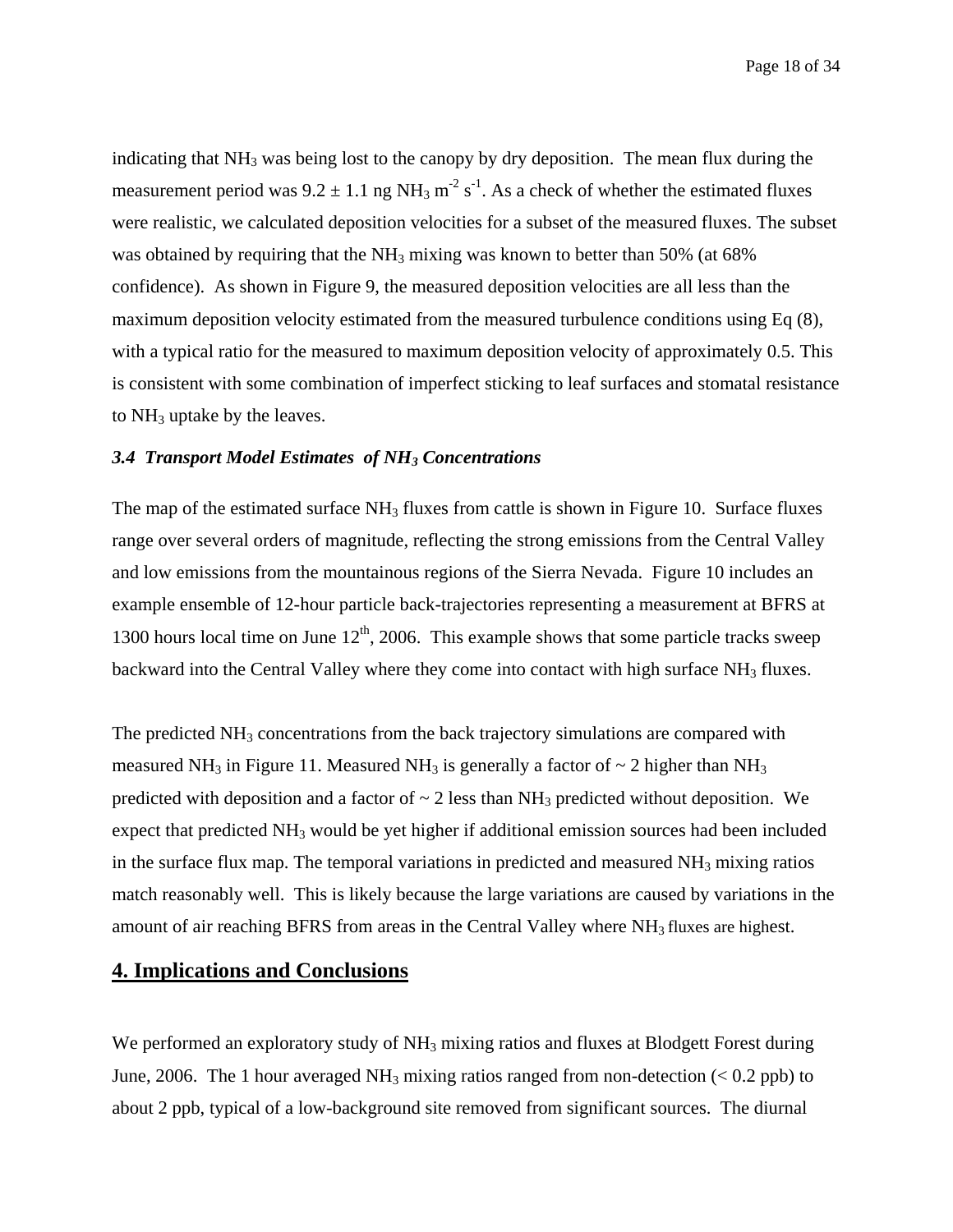variations were consistent with upslope flows bringing air with higher  $NH<sub>3</sub>$  to the site during the day. The observed  $NH_3$  mixing ratios were not sufficient to support  $NH_4NO_3$  aerosol in equilibrium with gas phase  $NH<sub>3</sub>$  assuming  $HNO<sub>3</sub>$  was similar to that observed at the site previously. NH3 fluxes, measured using the eddy covariance method, were generally small or negative, consistent dry deposition to the vegetation and no significant net emission. Calculated deposition velocities were generally about half of the maximum expected for deposition to a canopy with aerodynamic and leaf boundary layer resistance but no resistance to leaf uptake (perfect sticking to leaves). This is not surprising given the nitrogen poor soils in the Sierra foothills. Last, we predicted  $NH_3$  at BFRS by combining a simple  $NH_3$  emission inventory that considered only emissions from cows (dairy and meat) with a particle back-trajectory model. Measured and predicted  $NH_3$  concentrations showed substantially similar temporal patterns over synoptic time periods. Predictions with and without  $NH<sub>3</sub>$  deposition bracketed the measured  $NH<sub>3</sub>$  mixing ratios. On the basis of these measurements, we conclude that  $NH<sub>3</sub>$  from the Central Valley had a small but measurable effect on NH3 mixing ratios at the BFRS site during the short period of this study, but further measurements would be necessary to determine the whether the same patterns prevail over longer periods, particularly between different seasons.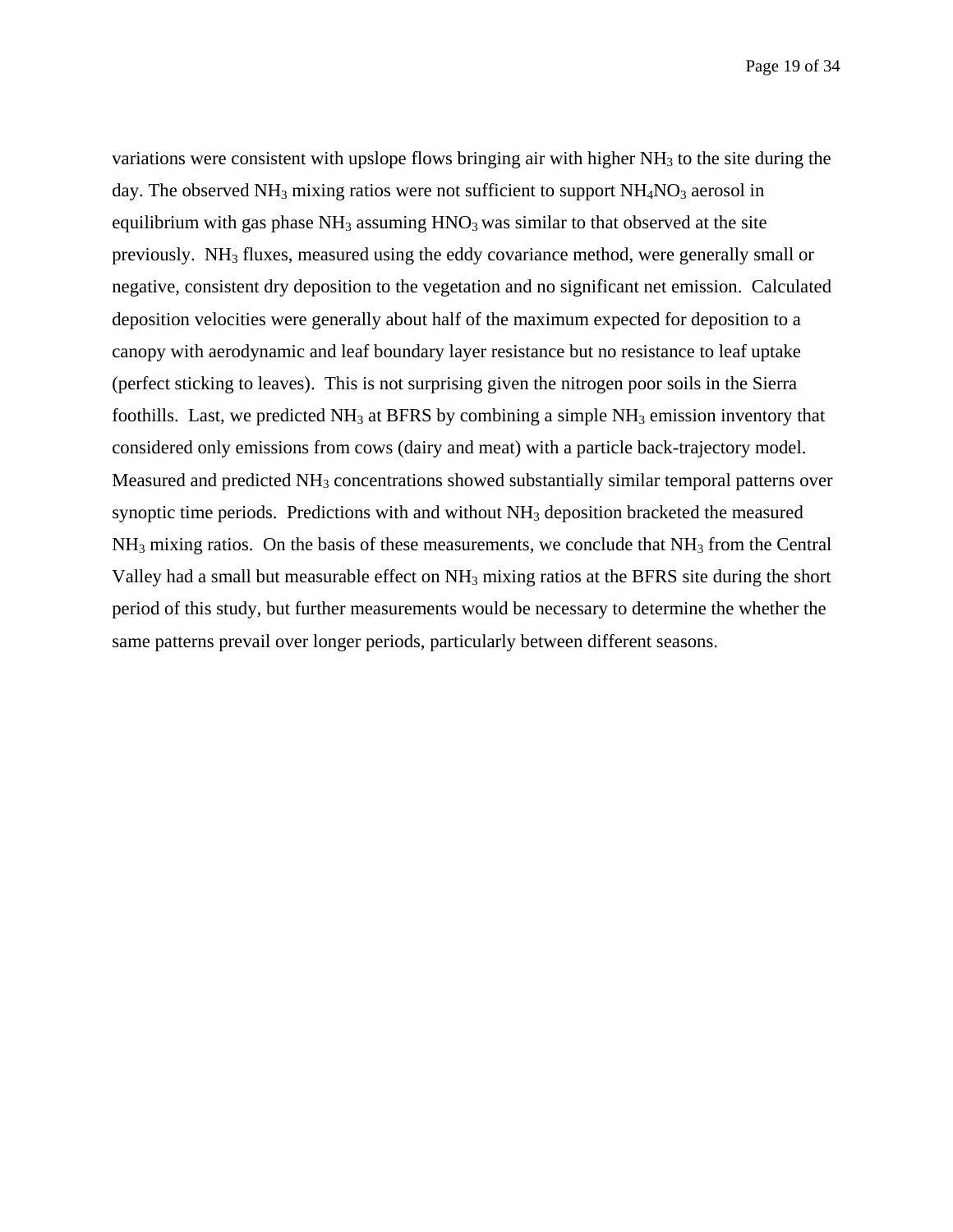### 6. References

- Baldocchi, D. D., B. B. Hicks and T. P. Meyers (1988). Measuring Biosphere-Atmosphere Exchanges of Biologically Related Gases with Micrometeorological Methods. Ecology (Tempe) **69**(5): 1331-1340.
- Battye, W., V. P. Aneja and P. A. Roelle (2003). Evaluation and improvement of ammonia emissions inventories. Atmospheric Environment **37**(27): 3873-3883.
- Chow, J. C., L. W. A. Chen, J. G. Watson, D. H. Lowenthal, K. A. Magliano, K. Turkiewicz and D. E. Lehrman (2006). PM2.5 chemical composition and spatiotemporal variability during the California Regional PM10/PM2.5 Air Quality Study (CRPAQS). Journal of Geophysical Research-Atmospheres **111**(D10).
- Chow, J. C., J. G. Watson, J. L. Bowen, C. A. Frazier, A. W. Gertler, K. K. and D. L. Fung, and L. L. Ashbaugh (1993). A sampling system for reactive species in the western United States. Sampling and Analysis of Airborne Pollutants. E. D. Winegar and L. H. Keith. New York, A.F. Lewis**:** 209–228.
- Dillon, M. B., M. S. Lamanna, G. W. Schade, A. H. Goldstein and R. C. Cohen (2002). Chemical evolution of the Sacramento urban plume: Transport and oxidation - art. no. 4045. Journal of Geophysical Research-Atmospheres **107**(D5-D6): 4045.
- Draxler, R. R. and G. D. Hess (1998). An overview of the HYSPLIT\_4 modeling system for trajectories,
- dispersion, and deposition. Australian Meteorological Magazine **47**: 295-308.
- Farmer, D. K., P. J. Wooldridge and R. C. Cohen (2006). Application of thermal-dissociation laser induced fluorescence (TD-LIF) to measurement of HNO3, Sigma alkyl nitrates, Sigma peroxy nitrates, and NO2 fluxes using eddy covariance. Atmospheric Chemistry and Physics **6**: 3471-3486.
- Fischer, M. L., D. Littlejohn, M. M. Lunden and N. J. Brown (2003). Automated measurements of ammonia and nitric acid in indoor and outdoor air. Environmental Science & Technology **37**(10): 2114-2119.
- Foken, T. and B. Wichura (1996). Tools for quality assessment of surface-based flux measurements. Agricultural and Forest Meteorology **78**(1-2): 83-105.
- Goldstein, A. H., N. E. Hultman, J. M. Fracheboud, M. R. Bauer, J. A. Panek, M. Xu, Y. Qi, A. B. Guenther and W. Baugh (2000). Effects of climate variability on the carbon dioxide, water, and sensible heat fluxes above a ponderosa pine plantation in the Sierra Nevada (CA). Agricultural  $\&$ Forest Meteorology **101**(2-3): 113-129.
- Horii, C. V., J. W. Munger, S. C. Wofsy, M. Zahniser, D. Nelson and J. B. McManus (2004). Fluxes of nitrogen oxides over a temperate deciduous forest. Journal of Geophysical Research-Atmospheres **109**(D8).
- Kirchstetter, T. W., C. R. Maser and N. J. Brown (2002). Ammonia emisson inventory for the state of Wyoming. Berkeley, CA, E.O. Lawrence Berkeley National Laboratory.
- Kurpius, M. R., M. McKay and A. H. Goldstein (2002). Annual ozone deposition to a Sierra Nevada ponderosa pine plantation. Atmospheric Environment **36**(28): 4503-4515.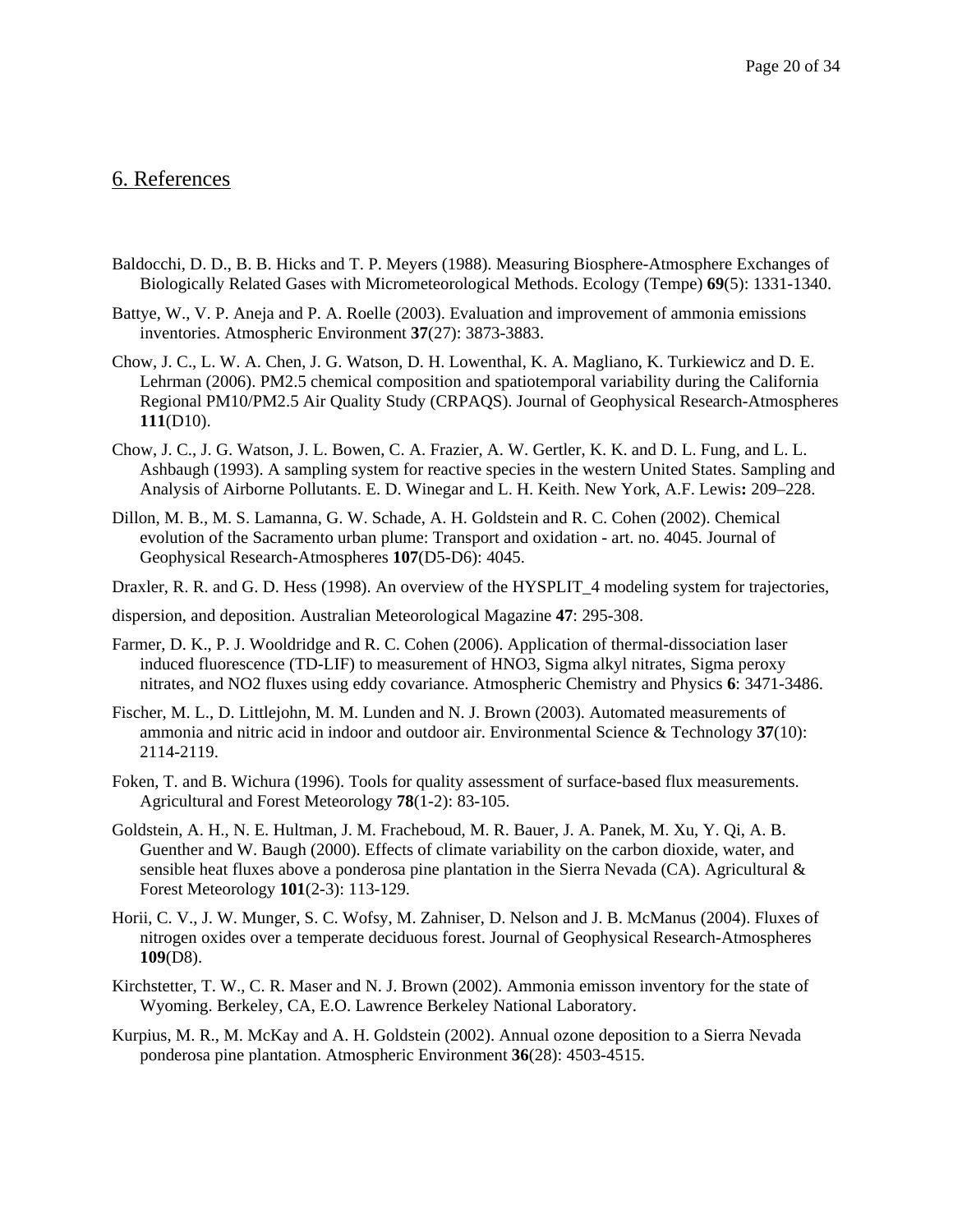- Lin, J. C., C. Gerbig, S. C. Wofsy, A. E. Andrews, B. C. Daube, and B. B. S. C. A. Grainger, P. S. Bakwin, and D. Y. Hollinger (2004). Measuring Fluxes of Trace Gases at Regional Scales by Lagrangian Observations:
- Application to the CO2 Budget and Rectification Airborne (COBRA) Study. J. Geophys. Res. **109**: doi:10.1029/2004JD004754, 2004.
- Lin, J. C., C. Gerbig, S. C. Wofsy, A. E. Andrews, B. C. Daube, K. J. Davis and C. A. Grainger (2003). A near-field tool for simulating the upstream influence of atmospheric observations: The Stochastic Time-Inverted Lagrangian Transport (STILT) model - art. no. 4493. Journal of Geophysical Research-Atmospheres **108**(D16): 4493.
- Lunden, M. M., K. L. Revzan, M. L. F. L. Thatcher, D. Littlejohn, S. V. Hering and N. J. Brown (2003). The transformation of outdoor ammonium nitrate aerosols in the indoor environment. Atmospheric Environment **37**: 5633-5644.
- Malm, W. C., M. L. Pitchford, M. Scruggs, J. F. Sisler, R. Ames, S. Copeland, K. A. Gebhart and D. E. Day (2000). Spatial and Seasonal Patterns and Temporal Variability of Haze and It's Constituents in the United States. Fort Collins, Cooperative Institute for Research in the Atmosphere, Colorado State University.
- NRC (1998). Research priorities for airborne particulate matter. I. Immediate priorities and a long-range research portfolio. Washington, DC, National Academy Press.
- NRC (2000). Research priorities for airborne particulate matter. III. Early Research Progress. Washington, DC, National Academy Press.
- Potter, C., C. Krauter and S. Klooster (2001). Statewide Inventory Estimates Statewide Inventory Estimates of Ammonia Emissions from of Ammonia Emissions from Native Soils and Chemical Native Soils and Chemical Fertilizers in Fertilizers in California. Sacramento, California Air Resources Board.
- Stelson, A. W. and J. H. Seinfeld (1982). Relative-Humidity and Temperature-Dependence of the Ammonium-Nitrate Dissociation-Constant. Atmospheric Environment **16**(5): 983-992.
- Tarnay, L., A. W. Gertler, R. R. Blank and G. E. Taylor (2001). Preliminary measurements of summer nitric acid and ammonia concentrations in the Lake Tahoe Basin air-shed: implications for dry deposition of atmospheric nitrogen. Environmental Pollution **113**(2): 145-153.
- Wesely, M. L. (1989). Parameterization of Surface Resistances to Gaseous Dry Deposition in Regional-Scale Numerical-Models. Atmospheric Environment **23**(6): 1293-1304.
- Zahniser, M. S. (2003). Urban Ammonia Source Characterization Using Infrared Quantum Cascade Laser Spectroscopy. National Atmospheric Deposition Program (NADP) Meeting, Potomac, MD.
- Zhang, Q., J. J. Carroll, A. J. Dixon and C. Anastasio (2002). Aircraft measurements of nitrogen and phosphorus in and around the Lake Tahoe Basin: Implications for possible sources of atmospheric pollutants to Lake Tahoe. Environmental Science & Technology **36**(23): 4981-4989.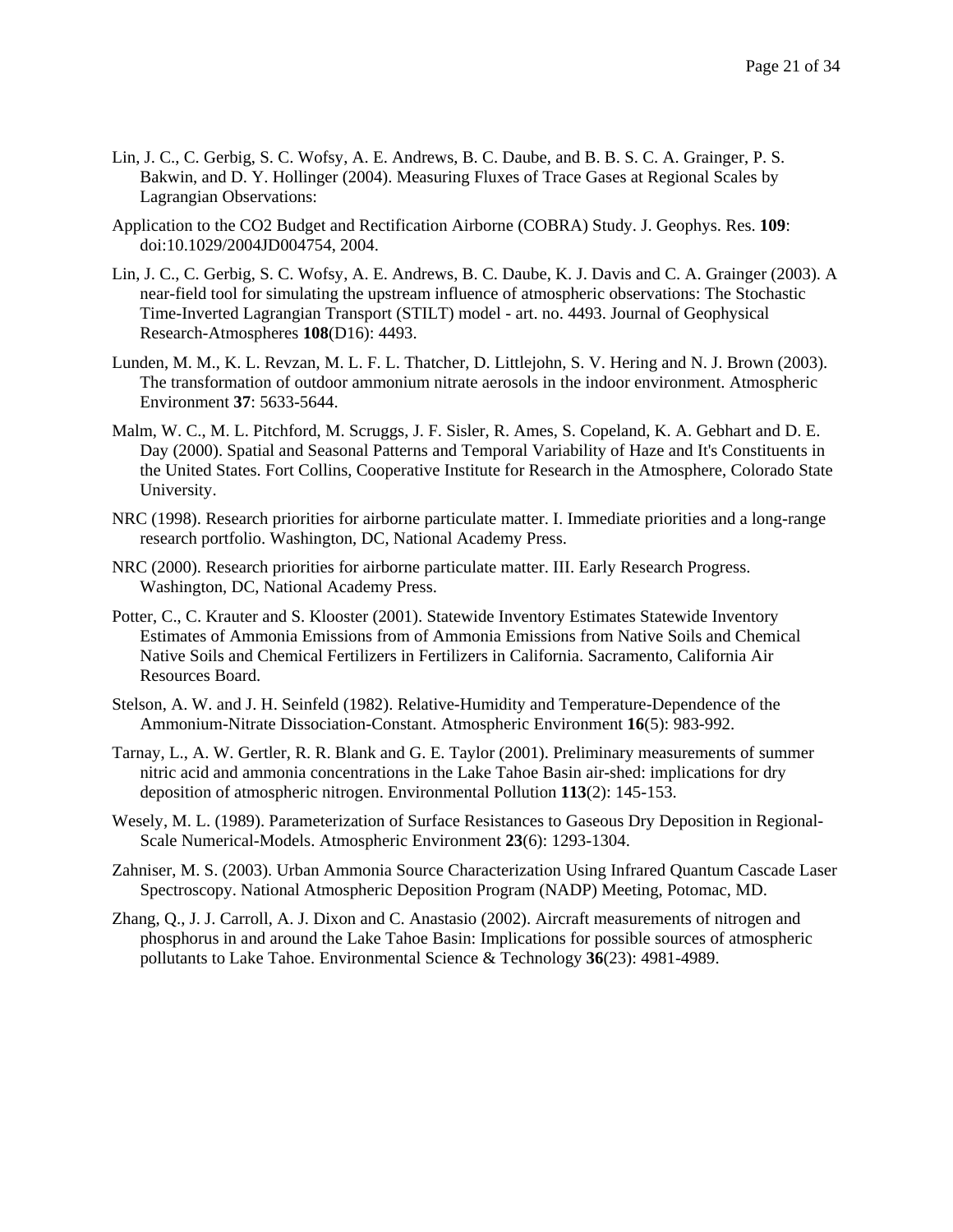# 7. Tables

Table 1. Cattle stocking, area, and estimated NH<sub>3</sub> flux by county.

| County            | <b>Beef</b><br>Cows | <b>Dairy</b><br><b>Cows</b> | <b>Other</b><br><b>Cattle</b> | area<br>(km <sup>2</sup> ) | <b>Flux</b><br>(ng NH <sub>3</sub> m <sup>-2</sup> s <sup>-1</sup> ) |
|-------------------|---------------------|-----------------------------|-------------------------------|----------------------------|----------------------------------------------------------------------|
| Alameda           | 9401                | 6                           | 10405                         | 1888                       | 8                                                                    |
| Alpine            | 1560                | $\mathbf 0$                 | 551                           | 1891                       | 1                                                                    |
| Amador            | 10112               | 20                          | 9104                          | 1518                       | 9                                                                    |
| <b>Butte</b>      | 8979                | 1261                        | 9191                          | 4197                       | 4                                                                    |
| Calaveras         | 14390               | 222                         | 12878                         | 2611                       | 8                                                                    |
| Colusa            | 0                   | 0                           | 7957                          | 2946                       | $\overline{c}$                                                       |
| Contra Costa      | $\mathbf 0$         | 0                           | 11596                         | 1843                       | 5                                                                    |
| Del Norte         | 1018                | 4703                        | 4154                          | 2580                       | 5                                                                    |
| El Dorado         | 4115                | 9                           | 3551                          | 4380                       | $\mathbf{1}$                                                         |
| Fresno            | 23422               | 90550                       | 282547                        | 15265                      | 28                                                                   |
| Glenn             | 17438               | 17304                       | 30655                         | 3366                       | 22                                                                   |
| Humboldt          | 22333               | 16732                       | 24041                         | 9146                       | 8                                                                    |
| Imperial          | 0                   | 0                           | 386634                        | 10687                      | 27                                                                   |
| Inyo              | 0                   | 0                           | 8278                          | 26120                      | $\mathbf 0$                                                          |
| Kern              | 36779               | 74708                       | 148553                        | 20841                      | 14                                                                   |
| Kings             | 5130                | 138292                      | 126108                        | 3561                       | 111                                                                  |
| Lake              | 4764                | 4                           | 4378                          | 3220                       | $\overline{2}$                                                       |
| Lassen            | 25381               | 38                          | 23905                         | 11667                      | 3                                                                    |
| Los Angeles       | 0                   | 0                           | 2092                          | 10396                      | 0                                                                    |
| Madera            | 15723               | 48086                       | 82972                         | 5468                       | 32                                                                   |
| Marin             | 9105                | 10309                       | 15998                         | 1331                       | 31                                                                   |
| Mariposa          | 10204               | 245                         | 12130                         | 3715                       | 5                                                                    |
| Mendocino         | 0                   | 0                           | 7691                          | 8983                       | $\mathbf{1}$                                                         |
| Merced            | 29534               | 223303                      | 212270                        | 4937                       | 133                                                                  |
| Modoc             | 41564               | 14                          | 33615                         | 10097                      | 6                                                                    |
| Mono              | 2989                | 0                           | 2938                          | 7794                       | 1                                                                    |
| Monterey          | 25430               | 1606                        | 46025                         | 8504                       | $\overline{7}$                                                       |
| Napa              | 4300                | 245                         | 3453                          | 1930                       | 3                                                                    |
| Nevada            | 3007                | 108                         | 1927                          | 2451                       | $\overline{c}$                                                       |
| Orange            | 392                 | 0                           | 401                           | 2021                       | 0                                                                    |
| Placer            | 0                   | 0                           | 10004                         | 3595                       | $\overline{2}$                                                       |
| Plumas            | 5766                | 7                           | 10644                         | 6537                       | $\overline{2}$                                                       |
| Riverside         | 3670                | 90359                       | 87042                         | 18451                      | 14                                                                   |
| Sacramento        | 16392               | 18337                       | 32807                         | 2472                       | 31                                                                   |
| San Benito<br>San | 14408               | 935                         | 24054                         | 3556                       | 9                                                                    |
| Bernardino        | 2918                | 158240                      | 110185                        | 51334                      | 8                                                                    |
| San Diego         | 6363                | 5729                        | 13709                         | 10752                      | 3                                                                    |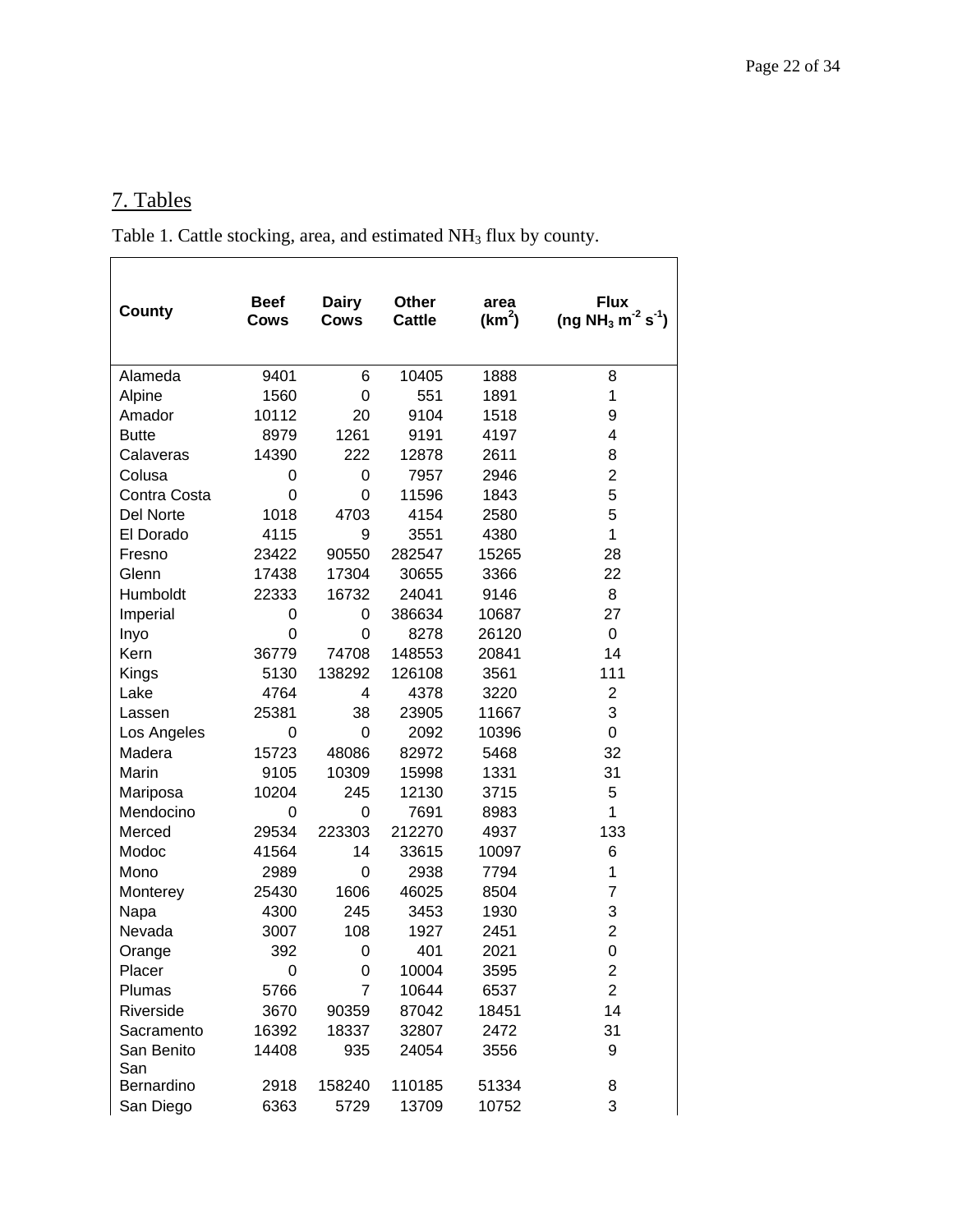| San Francisco  | 0     | 0      | 0      | 120   | 0              |
|----------------|-------|--------|--------|-------|----------------|
| San Joaquin    | 19629 | 103534 | 95196  | 3582  | 86             |
| San Luis       |       |        |        |       |                |
| Obispo         | 38268 | 550    | 44928  | 8459  | 7              |
| San Mateo      | 1474  | 6      | 941    | 1150  | 2              |
| Santa Barbara  | 19482 | 2669   | 21183  | 7007  | 5              |
| Santa Clara    | 0     | 0      | 12692  | 3304  | 3              |
| Santa Cruz     | 984   | 176    | 2275   | 1140  | $\overline{2}$ |
| Shasta         | 16618 | 562    | 11225  | 9690  | $\overline{2}$ |
| Sierra         | 3339  | 0      | 3777   | 2441  | $\overline{2}$ |
| Siskiyou       | 34750 | 1518   | 28421  | 16094 | 3              |
| Solano         | 14560 | 3947   | 26605  | 2123  | 18             |
| Sonoma         | 14311 | 31986  | 35301  | 4034  | 26             |
| Stanislaus     | 42007 | 162878 | 221060 | 3824  | 142            |
| Sutter         | 0     | 0      | 5321   | 1543  | 3              |
| Tehama         | 29027 | 5489   | 33679  | 7555  | 8              |
| <b>Trinity</b> | 2671  | 12     | 2252   | 8137  | 0              |
| Tulare         | 31171 | 412462 | 456491 | 12349 | 101            |
| Tuolumne       | 6855  | 108    | 5288   | 5723  | 2              |
| Ventura        | 4357  | 17     | 4544   | 4724  | 1              |
| Yolo           | 6773  | 2012   | 8124   | 2594  | 6              |
| Yuba           | 7419  | 3325   | 20694  | 1615  | 17             |

Table 2. Comparison of NH3 mixing ratios (ppb) from DRI filter samples and averages

| Date time (GMT)  | Filter |        | LBNL |        |
|------------------|--------|--------|------|--------|
| 06/24/2006 7:00  | 1.46   | (0.05) | 0.74 | (0.28) |
| 06/24/2006 19:00 | 1.55   | (0.05) | 0.36 | (0.13) |
| 06/25/2006 7:00  | 0.90   | (0.12) | 0.56 | (0.32) |
| 06/25/2006 19:00 | 0.58   | (0.14) | 0.91 | (0.30) |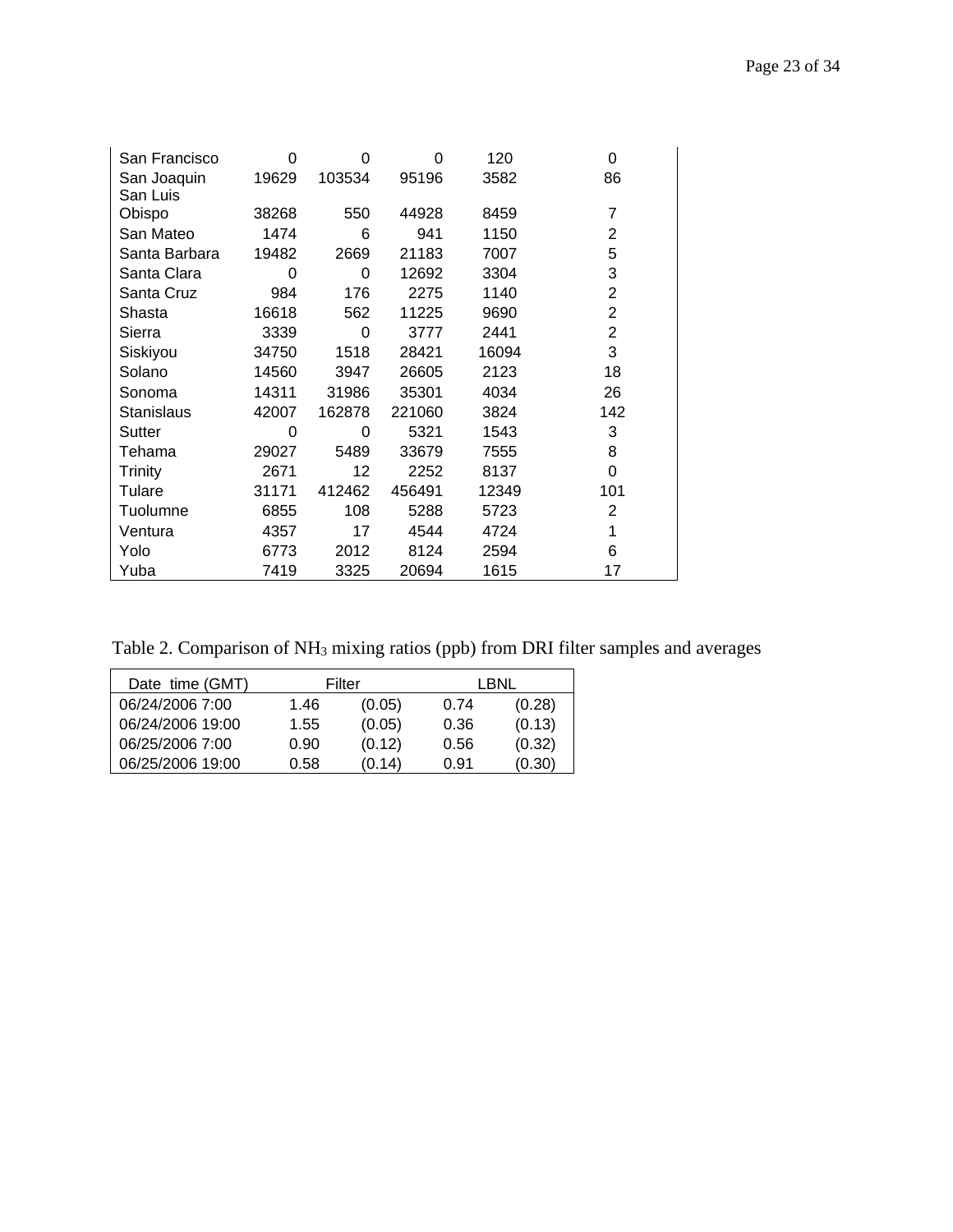# 8. Figures



Fig 1. Map showing the location of Blodgett Forest Research Station in central California.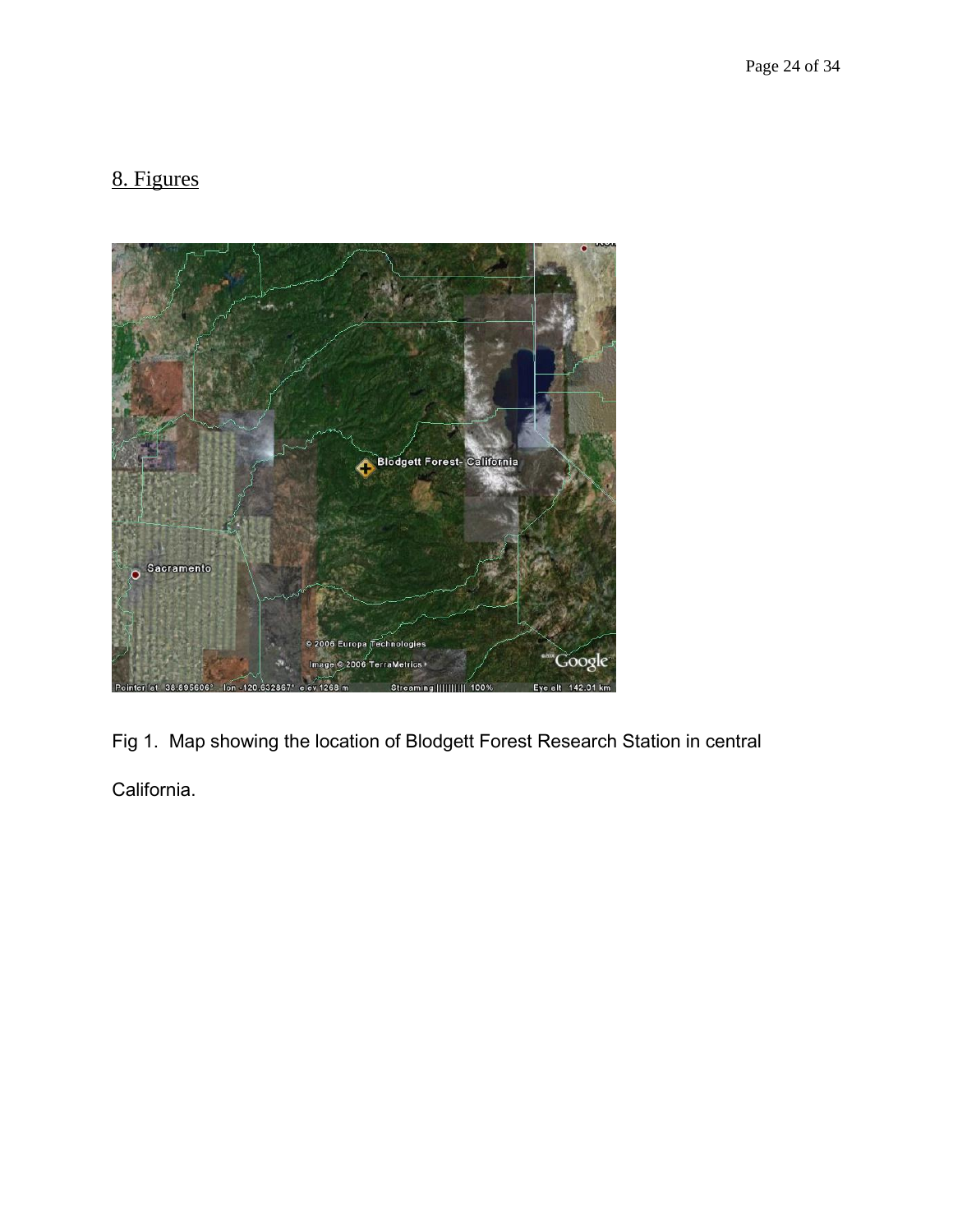

Fig 2. Schematic illustration of the air sampling manifold with critical orifice flow inlet and air filter. Automated instrument zero and span calibrations are performed by periodically flowing  $N_2$  into inlet, either without or with the addition of  $NH_3$  from a permeation tube source.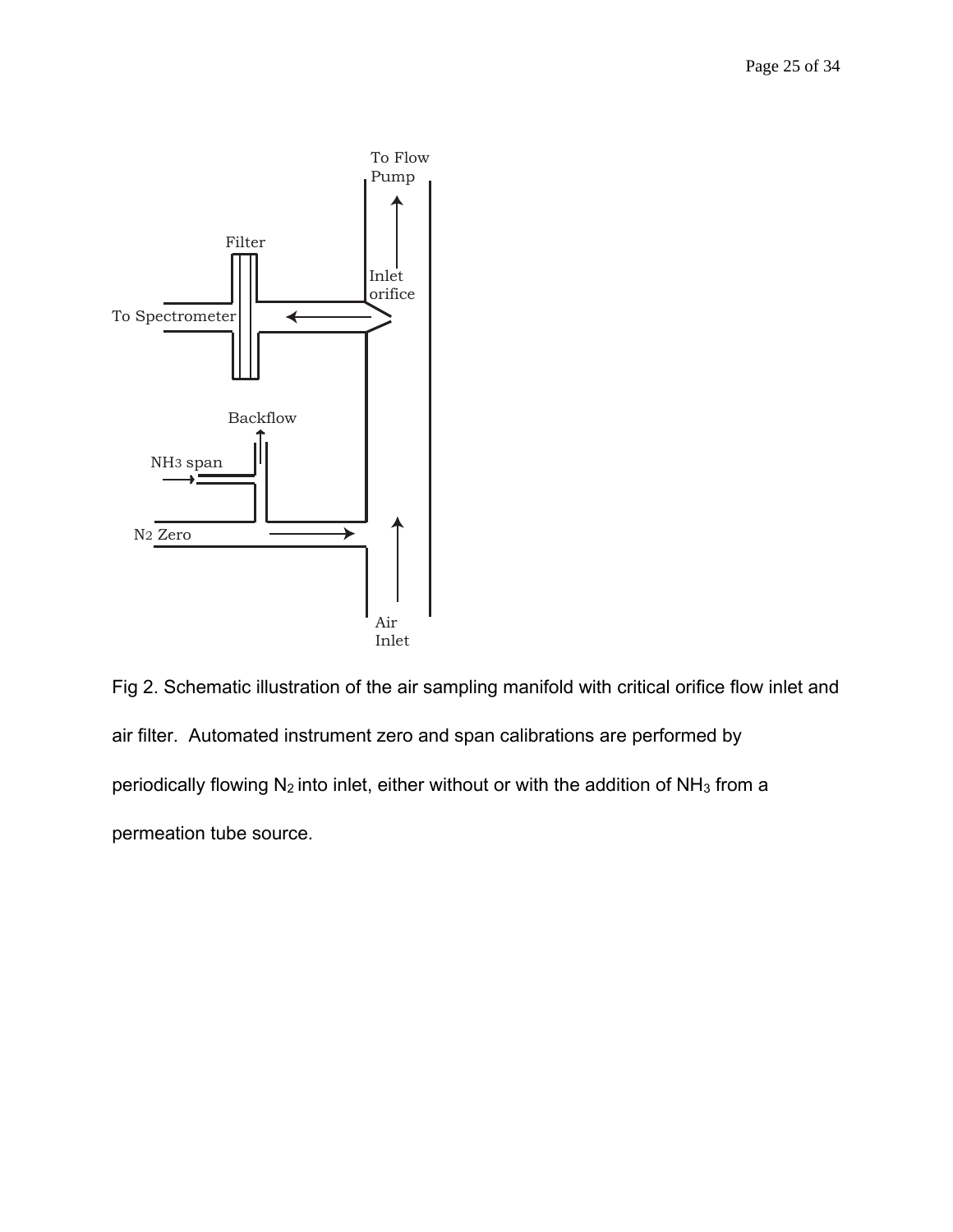

Fig 3. Time series of NH<sub>3</sub> mixing ratio showing transient decay following removal of NH<sub>3</sub> span gas from zero air flow to instrument inlet.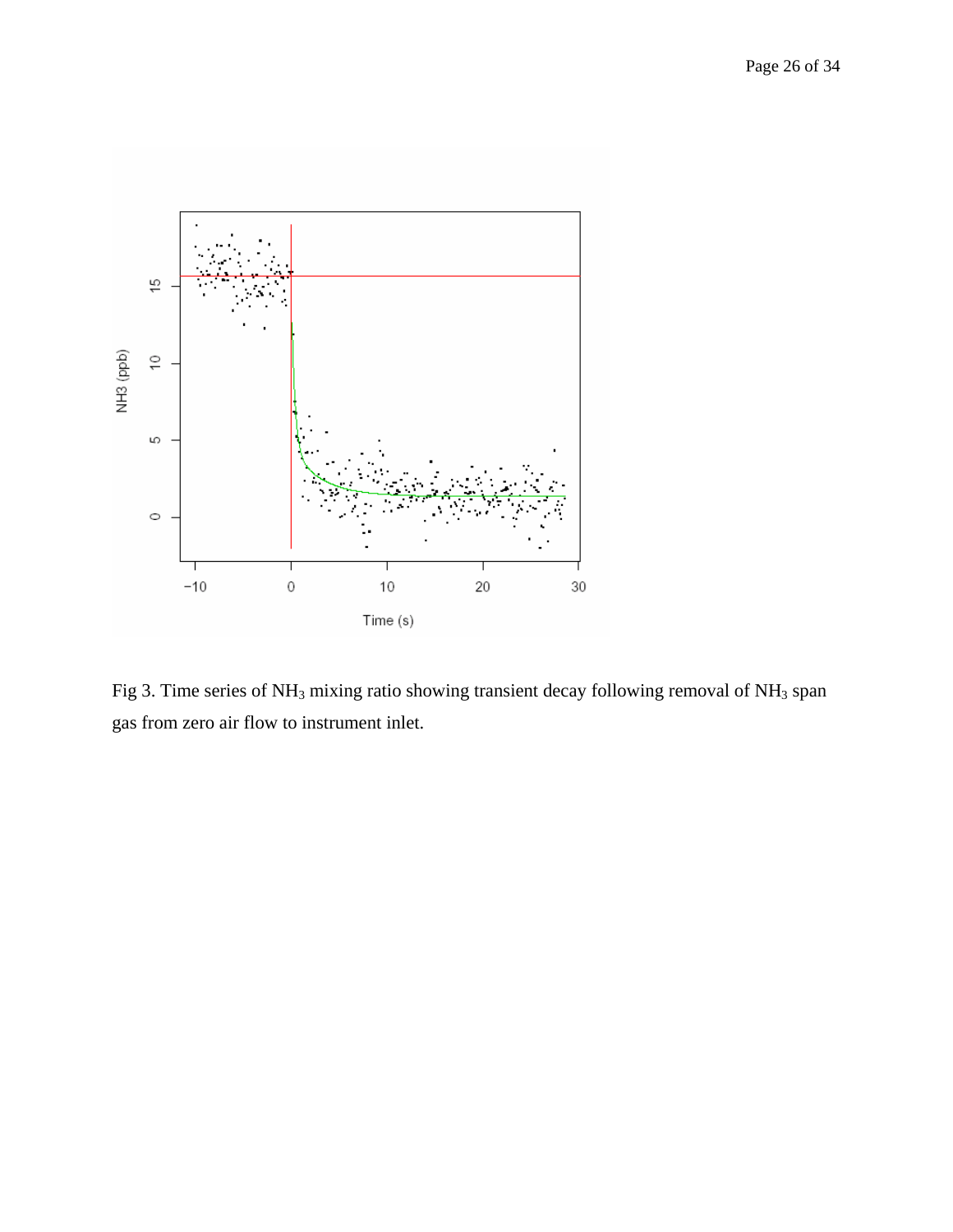

Fig 4. Hourly NH<sub>3</sub> mixing ratios measured at Blodgett Forest in June, 2006 (upper panel) and gas aerosol partitioning coefficient calculated from measured temperature and relative humidity (lower panel). NH3 data from the laser-spectrometer (black squares) are averaged into 12 hour bins for comparison with integrating filter samples collected with a sampling system provided by the Desert Research Institute.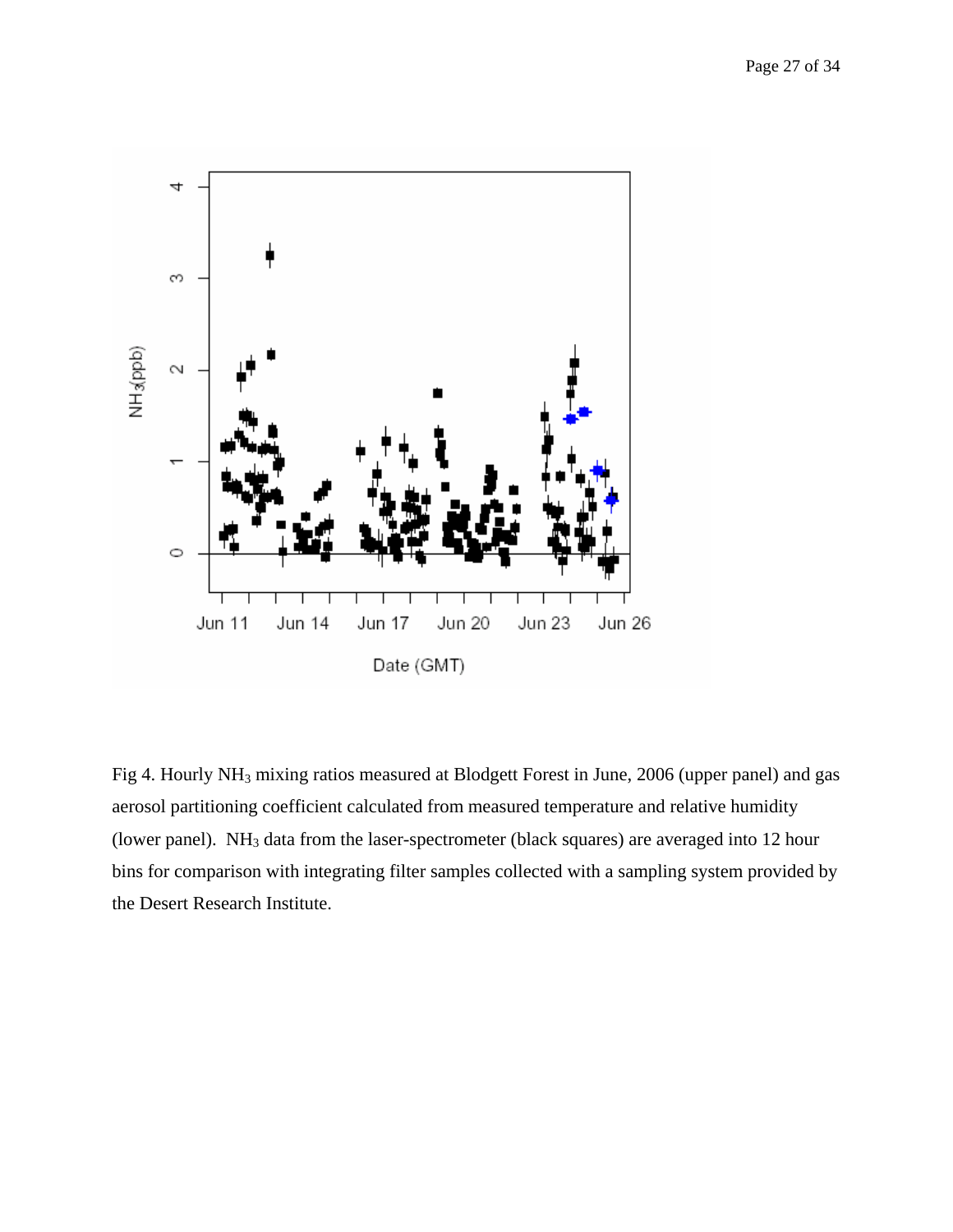

Fig 5. Mean diurnal variation in surface NH<sub>3</sub> mixing ratio from June 11<sup>th</sup> to 26<sup>th</sup>, 2006.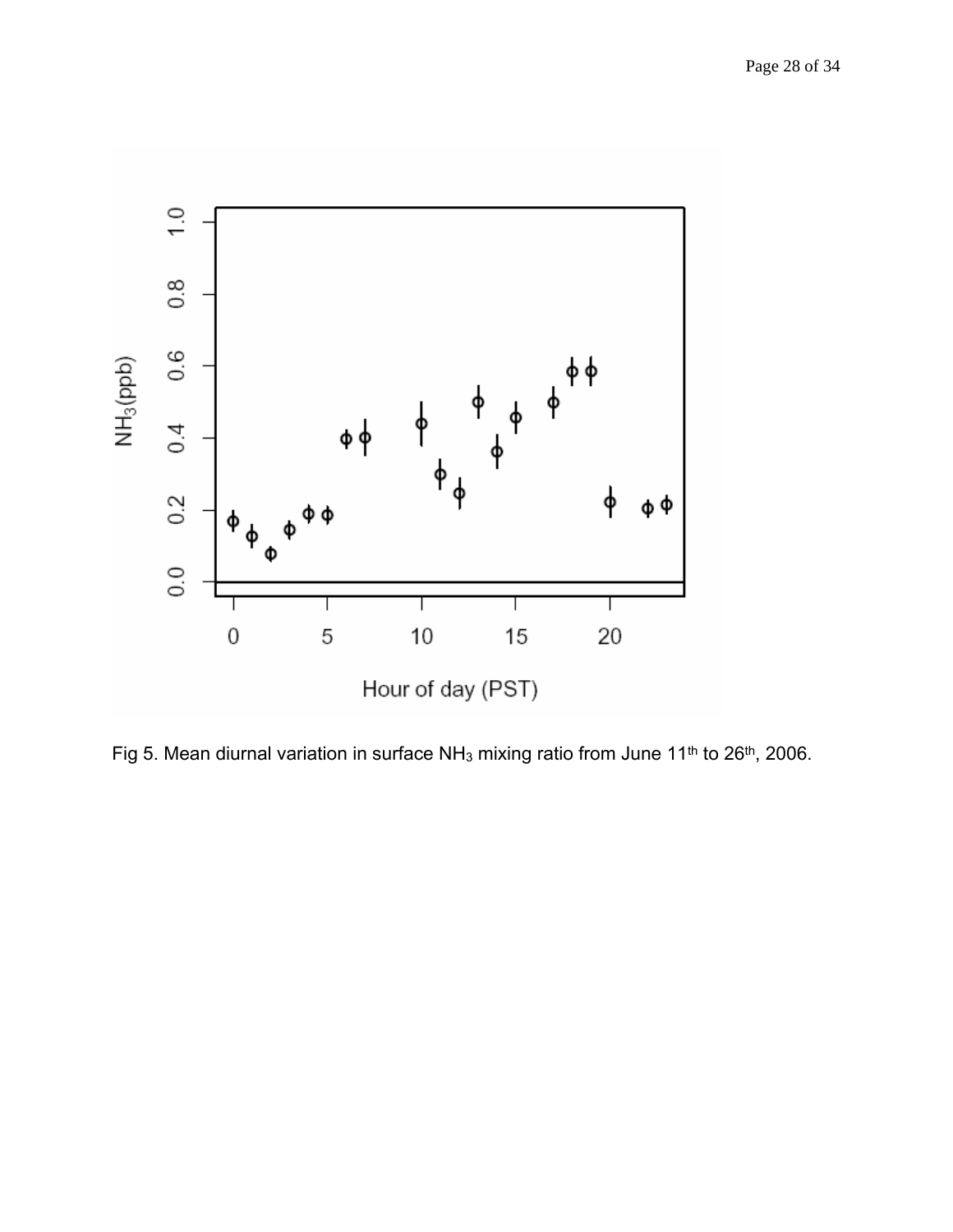

Fig 6. Comparison of NH3 mixing ratio and aerosol-gas equilibrium partitioning coefficient, Kp, indicating minimum HNO<sub>3</sub> mixing ratio necessary for NH<sub>4</sub>NO<sub>3</sub> aerosol to be found in equilibrium with gas phase constituents.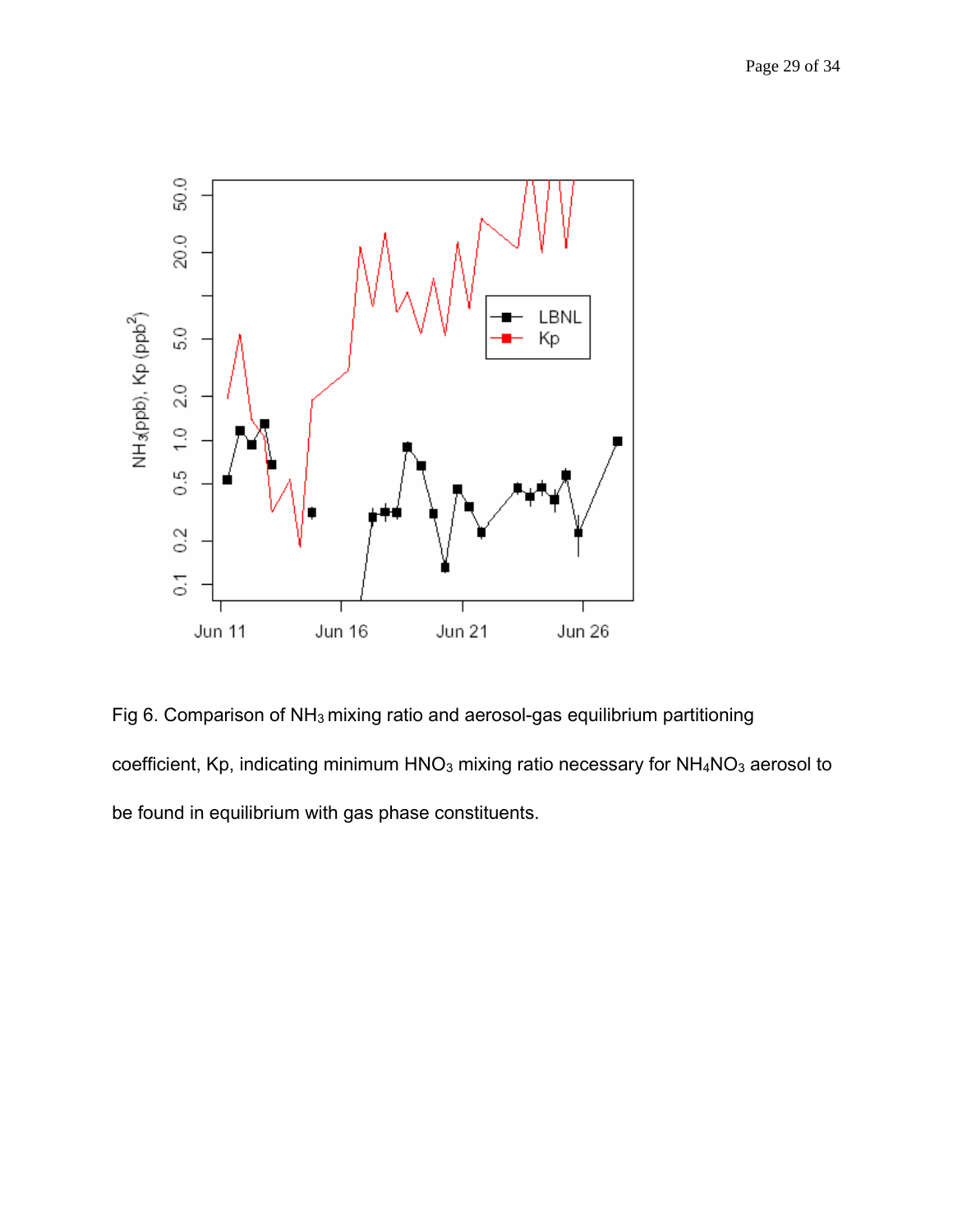

Figure 7. Power spectra of covariance in vertical wind speed with sonic temperature, w'  $T'$ , smoothed sonic temperature, w'  $T'$ <sub>sm</sub>, and fluctuations in NH<sub>3</sub> mixing ratio, w' NH<sub>3</sub>'. The straight line in upper right shows -4/3 slope expected for fluctuation spectra in an inertial sublayer.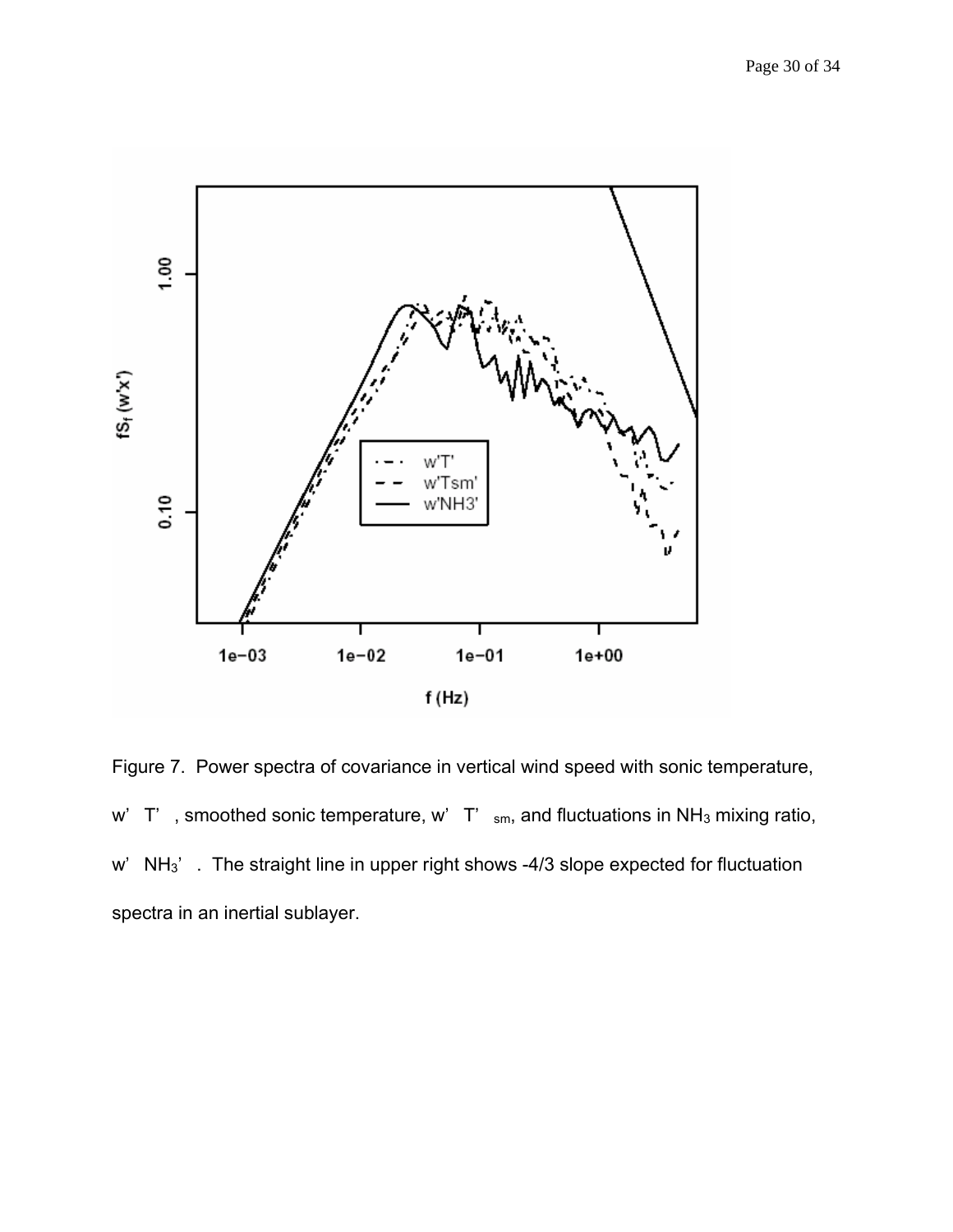

Figure 8. Eddy covariance measurement of NH<sub>3</sub> flux for all time points (crosses) and for those passing quality control criteria for use in calculating deposition velocities (filled squares).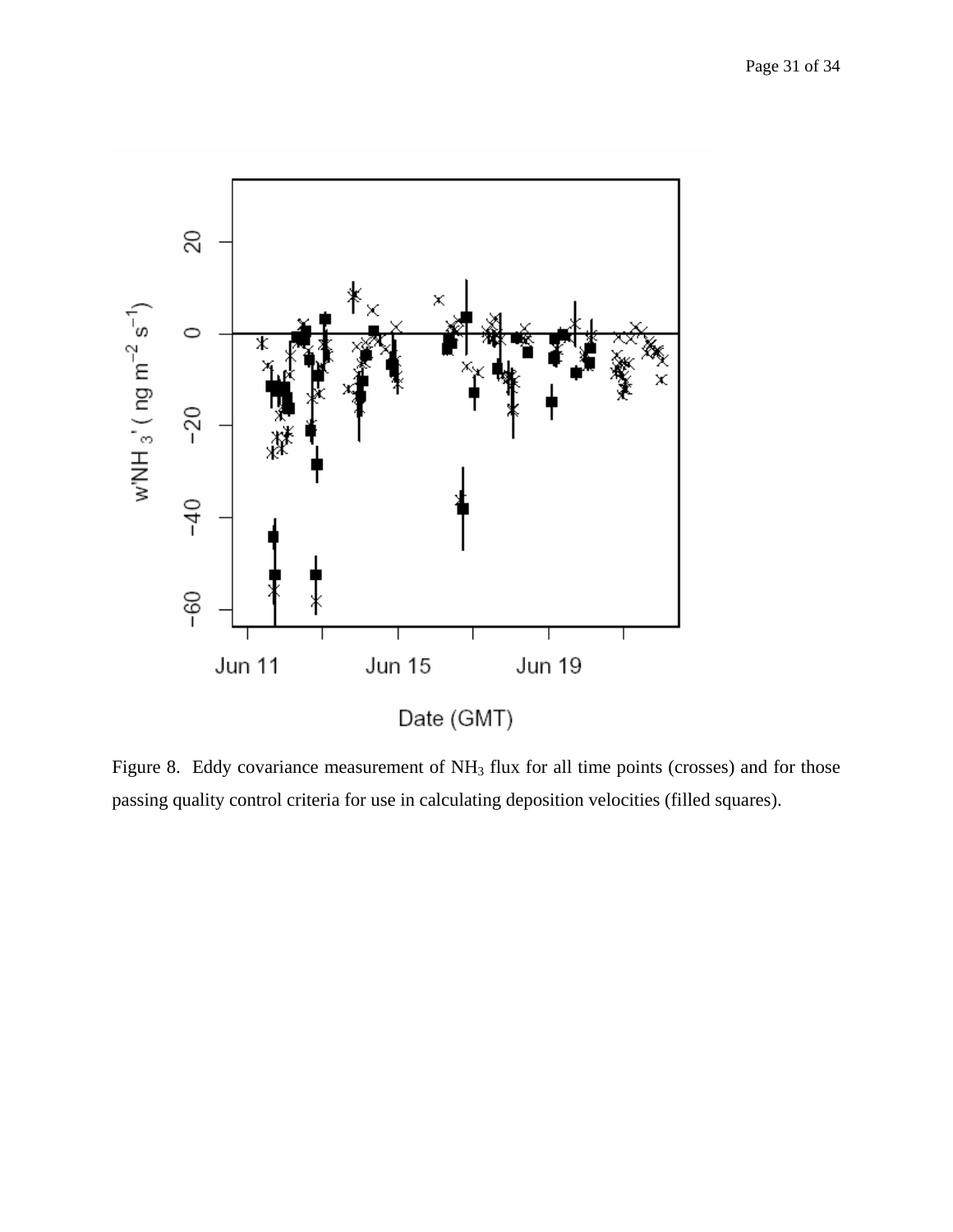

Figure 9. Scatter plot comparison of measured deposition velocity,  $v_d$ , and maximum deposition velocity in the case that all molecules reaching the leaf surface are absorbed,  $v_{dmax}$ .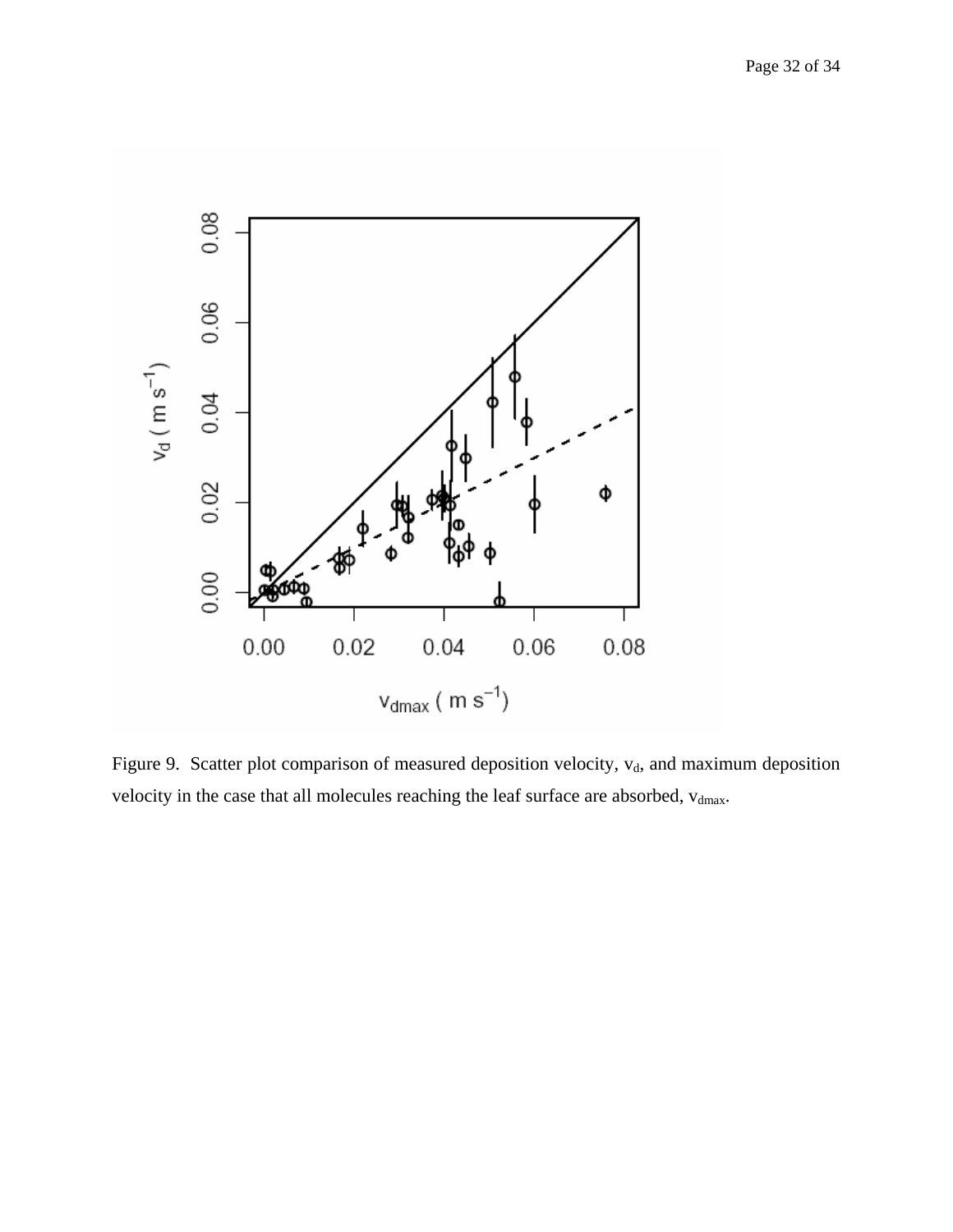

Figure 10. Map of California showing estimated NH<sub>3</sub> emissions (ng NH<sub>3</sub> m<sup>-2</sup> s<sup>-1</sup>) and example 12hr back trajectory calculation of particles reaching BFRS at midday on June  $12<sup>th</sup>$ , 2006.